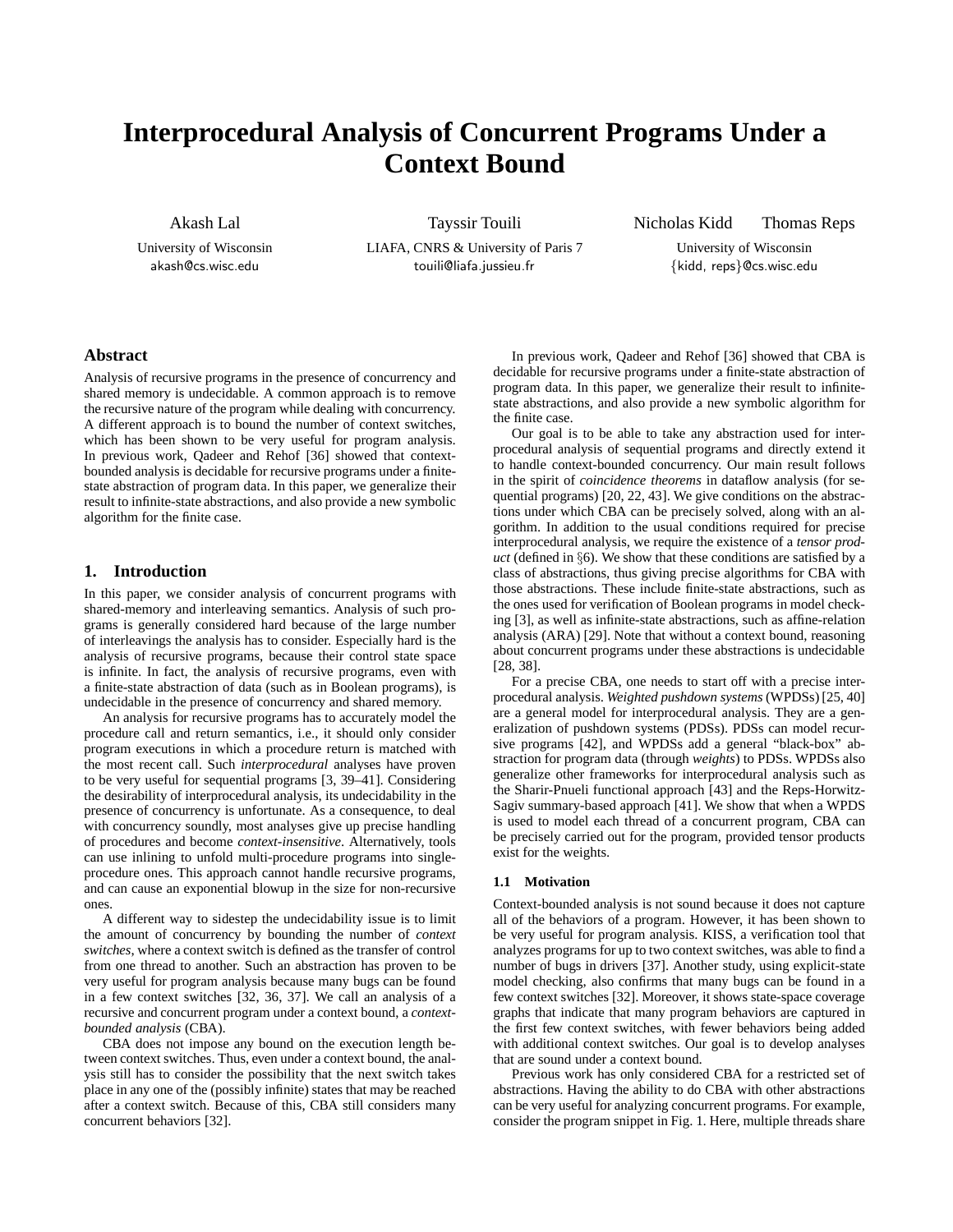the circular buffer q in a producer (enq) consumer (deq) fashion. Using CBA with ARA with modular arithmetic, one can prove (under a given context bound) that (hd - tl - cnt) % SIZE = 0 provided SIZE is a prime power [30]. ARA generalizes analyses like copy-constant propagation, linear-constant propagation, and induction-variable analysis. It can be used to find invariants, such as the one shown above, to increase the precision of other analysis.

| $Elem$ q[SIZE];           | void eng(Elem e) $\{$ | Elem deg() $\{$       |  |  |
|---------------------------|-----------------------|-----------------------|--|--|
| int $hd = cnt = tl = 0$ ; | while(true) $\{$      | while(true) $\{$      |  |  |
|                           | atomic $\{$           | atomic $\{$           |  |  |
|                           | if( $cnt <$ SIZE) {   | if(cnt > 0) {         |  |  |
|                           | $q[t] = e;$           | Elem $e = q[hd]$ ;    |  |  |
|                           | $tl = (tl+1)\% SIZE;$ | $hd = (hd+1)\%$ SIZE; |  |  |
|                           | $cnt + +;$            | cnt--;                |  |  |
|                           | break;                | return e;             |  |  |
|                           | }                     | ₹                     |  |  |
|                           | 333                   | 333                   |  |  |

Figure 1. A concurrent program that manages a circular queue.

The context bound can be increased iteratively to consider more effects of concurrency and to analyze more program behaviors. This has the added advantage of finding bugs in the fewest context switches needed to trigger them. It is reasonable to consider a bug that arises only after a greater number of context switches to be "harder" than a bug that requires fewer context switches. Thus, CBA allows additional concurrency to be considered "on-demand".

## **1.2 Challenges and Techniques**

Between consecutive context switches, a concurrent program acts like a sequential program because only one thread is executing. However, a recursive thread can reach an infinite number of states before the next context switch because it has an unbounded stack. A CBA has to consider the possibility of a context switch occurring at any one of these states.

The Qadeer-Rehof (QR) algorithm used (unweighted) PDSs (which can encode recursive programs with a finite data abstraction) to encode program threads. An influential result by Büchi [9] showed that the set of reachable states of a PDS can be represented using an automaton. The QR algorithm makes use of this result to get a handle on all reachable states between context switches. However, to explore all possible context switches, it crucially relies on the finiteness of the data abstraction because it enumerates over all reachable data states at a context switch.

Our first step is to develop a new algorithm for the case of unweighted PDSs. Our motivation is to have an algorithm that is more likely to generalize to handle other abstractions. The new algorithm (§3) represents the effect of executing a thread (a PDS) from any arbitrary state using a *finite-state transducer*. The transducer accepts a pair  $(c_1, c_2)$  if a thread, when started in state  $c_1$ , can reach state  $c_2$ . Caucal [10] showed that such transducers can be constructed for PDSs, a result more general than that of Büchi's. Next, these transducers are composed to describe the behavior of the entire program with multiple threads. One transducer composition is performed for each context switch.

We then generalize this algorithm for WPDSs (§5 and §6). The weights (or the data abstraction) add several complications. We define *weighted transducers* to capture the reachability relation of WPDSs. We show that a weighted transducer can always be constructed for a WPDS (no such result was known previously). The next step is to compose these transducers. While weighted automata and transducers have been considered in the literature before, the weights are assumed to have much stronger properties (especially commutativity, which defeats the purpose of CBA by making thread interleavings redundant, as we shall see later). For program analysis, we only have weaker properties on weights. To compose weighted transducers, we require that weight domains provide a *tensor-product* operation (§6). Tensor products have been used previously in program analysis for combining abstractions [33]. However, we use them in a different context and for a completely different purpose. In particular, previous work has used them for combining abstractions that are to be performed in *lock-step*; in contrast, we use them to stitch together the data state *before* a context switch with the data state *after* a context switch. This is nontrivial because the data state is correlated with an (unbounded) program stack.

By using WPDSs, not only do we obtain new algorithms for infinite-state abstractions, but also symbolic algorithms for finitestate abstractions. The latter algorithms avoid the enumeration that the QR algorithm performs at a context switch.

The contributions of this paper can be summarized as follows:

- We give sufficient conditions under which CBA is decidable, along with an algorithm. This generalizes previous work on CBA of PDSs [36]. Our result also proves that CBA can be decided for affine-relation analysis, i.e., we can precisely find all affine relationships between program variables that hold at a particular point in the (concurrent) program. We use WPDSs as our program model, and the weights encode the program's data abstraction. By using WPDSs, we can also answer "stackqualified" queries [40], which ask for the set of values that may arise at a program point in a given calling context, or in a regular set of calling contexts.
- We show that for WPDSs, the reachability relation can be encoded using a weighted transducer (§5), generalizing previous result for PDSs by Caucal [10]. The use of weighted transducers (instead of Büchi's result, or its generalization to weighted systems [40]) appears to be a necessary step for CBA with infinitestate data abstractions.
- We give precise algorithms for composing weighted transducers  $(\S6)$ , when tensor products exist for the weights. This generalizes previous work on manipulating weighted automata and transducers [26, 27]. We also show a class of abstractions that satisfies this property.
- We discuss implementation issues for realizing CBA in §7. We show that for PDSs, CBA is NP-complete. Our algorithm, based on transducers, does have a large complexity but it is more amenable to symbolic techniques such as using BDDs (in the finite-state case) than the QR algorithm.

The rest of the paper is organized as follows. In  $\S$ 2, we discuss previous work on CBA under a finite-state data abstraction. In §3, we present our algorithm based on transducers. In §4, we give background on WPDSs. In §5, we give an efficient construction for transducers for WPDSs. In §6, we show how weighted transducers can be composed. In §7, we discuss implementation issues for CBA. In §8, we discuss related work.

# **2. Context Bounded Model Checking**

In this section, we consider CBA under a finite-state data abstraction, which we call context-bounded model checking or CBMC. Here, each thread of a concurrent program is modeled using a PDS.

First we define *Boolean programs*, a popular program abstraction used in model checking [3]. They serve as a program-modeling framework that provides finite data and unbounded control. We show how PDSs can encode them. We then formally define the CBMC problem, and discuss the QR algorithm.

*Notation.* A binary relation on a set S is a subset of  $S \times$ S. If  $R_1$  and  $R_2$  are binary relations on S, then their relational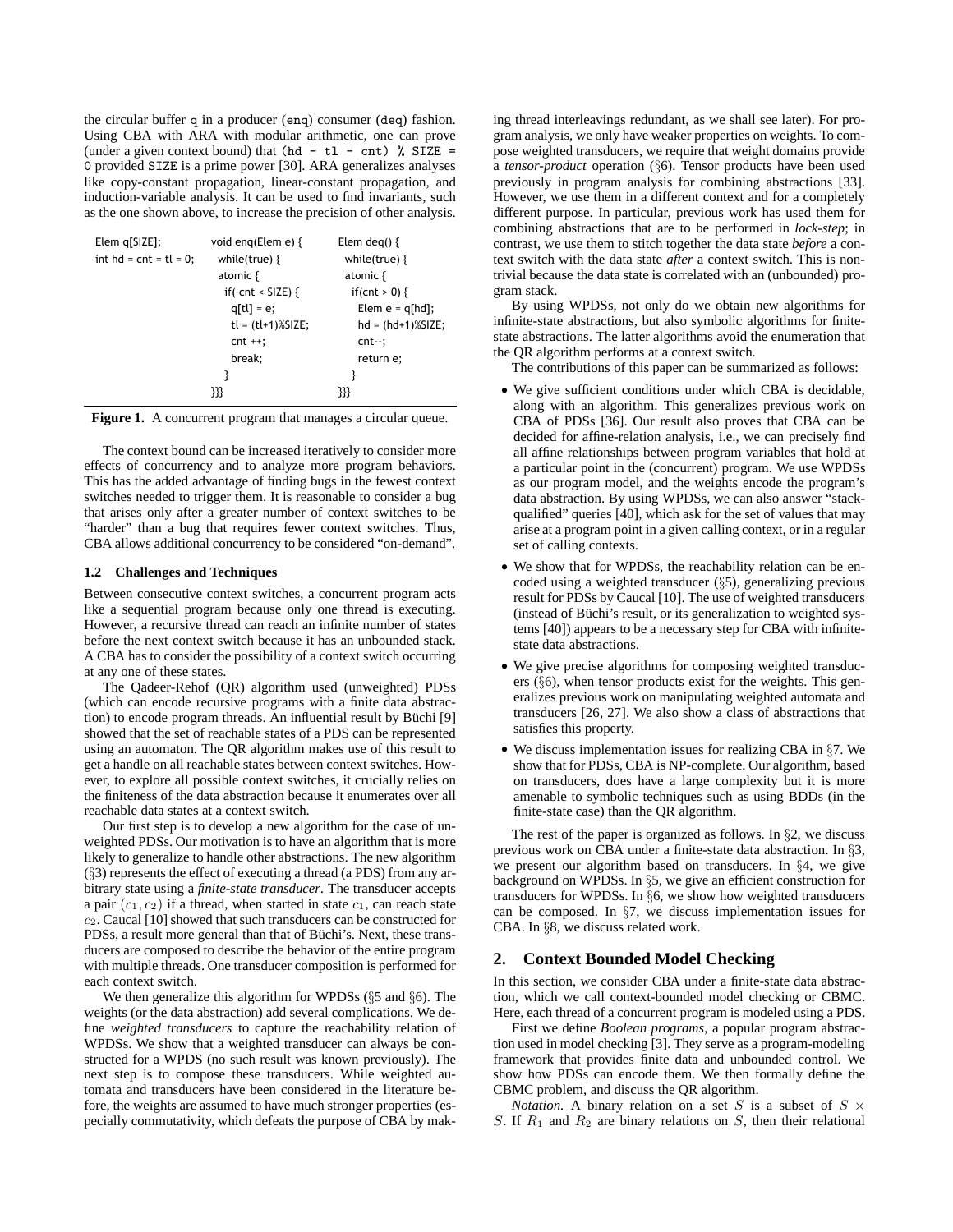composition  $(R_1; R_2)$  is defined as  $\{(s_1, s_3) \mid \exists s_2 \in S, (s_1, s_2) \in$  $R_1, (s_2, s_3) \in R_2$ . If R is a binary relation,  $R<sup>i</sup>$  is the relational composition of R with itself i times, and  $R^0$  is the identity relation on  $\overline{S}$ .  $R^* = \bigcup_{i=0}^{\infty} R^i$  is the reflexive-transitive closure of R.

# **2.1 Boolean Programs**

A Boolean program can be thought of as a C program with only the Boolean datatype. It does not have any pointers or heap-allocated storage. A Boolean program consists of a finite set of procedures. It has a finite set of global variables, and a finite set of local variables for each procedure. Each variable can only hold a value from a finite domain. We assume that procedures do not have parameters (they can be passed through the global variables). The variables in scope inside a procedure are the global variables and its set of local variables.

A procedure is described by its *control-flow graph* (CFG), which has a designated entry and a designated exit node. Nodes of the graph are program control locations, and each edge is labeled with a statement. A statement can be an assignment, reading from and writing to variables in scope; or an assume statement (for conditions); or a procedure call. An example is shown in Fig.  $4(a)$ .

Let  $G$  be the set of global states of the program, consisting of valuations of global variables. Let  $L$  be the set of local states of the program, consisting of the program counter, a valuation of local variables, and the program stack (consisting of return addresses and a valuation of the local variables for each unfinished call).

## **2.2 Pushdown Systems**

The semantics of a Boolean program can be given nicely in terms of PDSs.

DEFINITION 1. A *pushdown system is a triple*  $\mathcal{P} = (P, \Gamma, \Delta)$ *, where* P *is a finite set of states or control locations,* Γ *is a finite set of stack symbols, and*  $\Delta \subseteq P \times \Gamma \times P \times \Gamma^*$  *is a finite set of rules. A configuration* of  $P$  is a pair  $\langle p, u \rangle$  where  $p \in P$  and  $u \in \Gamma^*$ . *A* rule  $r \in \Delta$  *is written as*  $\langle p, \gamma \rangle \hookrightarrow \langle p', u \rangle$ , where  $p, p' \in P$ ,  $\gamma \in \Gamma$  and  $u \in \Gamma^*$ . These rules define a transition relation  $\Rightarrow$ *on configurations of*  $P$  *as follows: If*  $r = \langle p, \gamma \rangle \hookrightarrow \langle p', u \rangle$  then  $\langle p, \gamma u' \rangle \Rightarrow \langle p', uu' \rangle$  for all  $u' \in \Gamma^*$ . The reflexive transitive *closure of* ⇒ *is denoted by* ⇒<sup>∗</sup> *. For a set of configurations* C*, we*  $define\ pre^*(C) = \{c' \mid \exists c \in C : c' \Rightarrow^* c\} \ and\ post^*(C) =$  $\{c' \mid \exists c \in C : c \Rightarrow^* c' \}$ , which are just backward and forward *reachability under the transition relation* ⇒*.*

Without loss of generality, we restrict the pushdown rules to have at most two stack symbols on the right-hand side [42].

**Encoding Boolean programs.** The standard approach for modeling the program control flow with a pushdown system is as follows: P contains a single state  $\{p\}$ ,  $\Gamma$  corresponds to the program locations, and  $\Delta$  corresponds to edges of the CFG (see Fig. 2).

For encoding Boolean programs with PDSs, the state alphabet P is expanded to encode the values of global variables, and the stack alphabet is expanded to encode the values of local variables [42]. Let G be the set of valuations of global variables,  $Val_i$  be the set of valuations of local variables, and  $N_i$  be the set of control locations of the  $i<sup>th</sup>$  procedure. The effect of executing an assignment or assume statement  $st$ , denoted as  $[st]$ , is a binary relation on  $G\times\mathrm{Val}_i$  that describes how values of variables in scope can change. We set P to be G, and  $\Gamma$  to be the union of  $N_i \times \text{Val}_i$  over all procedures (note that the set of local states L equals  $\Gamma^*$ ). Rules for the  $i^{\text{th}}$ procedure are constructed as follows: (i) a CFG edge  $u \rightarrow v$  with a statement st is encoded as a set of rules  $\langle g, (u, l) \rangle \leftrightarrow \langle g', (v, l') \rangle$ such that  $((g, l), (g', l')) \in [\![ \texttt{st} ]\!]$ ;  $(ii)$  a procedure return at node u is a set of rules  $\langle g, (u, l) \rangle \hookrightarrow \langle g, \varepsilon \rangle$  for each  $(g, l) \in G \times \text{Val}_i$ ; (*iii*) a call edge  $c \rightarrow r$  that calls procedure f, with entry node

| Rule                                                                                                                                                                                                                             | Control flow modeled                                                                                                                                                                              |
|----------------------------------------------------------------------------------------------------------------------------------------------------------------------------------------------------------------------------------|---------------------------------------------------------------------------------------------------------------------------------------------------------------------------------------------------|
| $\langle p, u \rangle \hookrightarrow \langle p, v \rangle$<br>$\langle p, c \rangle \hookrightarrow \langle p, f_{\text{enter}} \rangle$<br>$\langle p, f_{\text{exit}} \rangle \hookrightarrow \langle p, \varepsilon \rangle$ | CFG edge $u \rightarrow v$ , which is not a call<br>CFG edge $c \rightarrow r$ , which calls<br>procedure $f$ beginning at node $f_{\rm enter}$<br>Return from procedure $f$ at $f_{\text{exit}}$ |

Figure 2. The encoding of control flow as PDS rules.

 $f_{\text{enter}}$ , is a set of rules  $\langle g, (c, l) \rangle \hookrightarrow \langle g, (f_{\text{enter}}, l_0) (r, l) \rangle$ , for all  $(g, l) \in G \times \text{Val}_i$  and  $l_0 \in \text{Val}_f$ .

Under such an encoding of Boolean programs as PDSs, a configuration  $\langle p, \gamma_1 \gamma_2 \cdots \gamma_n \rangle$  is an element of  $\ddot{G} \times L$  that describes the instantaneous state of a program. The state  $p$  encodes the values of global variables;  $\gamma_1$  encodes the current program location and the values of local variables in scope; and the rest of the stack encodes the list of unfinished calls with the values of local variables at the time the call was made. The PDS transition relation  $(\Rightarrow)$ , which is essentially a transition relation on  $G \times L$ , represents the semantics of the Boolean program.

The problem of interest, for sequential programs, is to find the set of all reachable configurations, starting from a given set of configurations. This can then be used, for example, for assertion checking (i.e., determining if a given assertion can ever fail) or to find the set of all data values that may arise at a program point (for dataflow analysis). Because the number of configurations of a pushdown system is unbounded, it is useful to use finite automata to describe regular sets of configurations.

DEFINITION 2. If  $\mathcal{P} = (P, \Gamma, \Delta)$  *is a pushdown system then a*  $\mathcal{P}$ **automaton** *is a finite automaton*  $(Q, \Gamma, \rightarrow, P, F)$ *, where*  $Q \supseteq P$  *is a finite set of states,*  $\rightarrow \subseteq Q \times \Gamma \times Q$  *is the transition relation, P is the set of initial states, and* F *is the set of final states. We say that a configuration*  $\langle p, u \rangle$  *is accepted by a*  $P$ *-automaton if the automaton*  $\alpha$  *can accept* u when it is started in the state p (written as p  $\overset{u}{\longrightarrow}^* q$ , *where*  $q \in F$ *). A set of configurations is called <i>regular* if some  $P$ *automaton accepts it. Without loss of generality,* P*-automata are restricted to not have any transitions leading to an initial state.*

An important result is that for a regular set of configurations C, both  $post^*(C)$  and  $pre^*(C)$  (the forward and the backward reachable sets of configurations, respectively) are also regular sets of configurations [5, 9]. The algorithms for computing  $post^*$  and pre<sup>∗</sup> , called *poststar* and *prestar*, respectively, take a P-automaton  $A$  as input, and if  $C$  is the set of configurations accepted by  $A$ , they produce P-automata  $A_{post*}$  and  $A_{pre*}$  that accept the sets of configurations  $post^*(C)$  and  $pre^*(C)$ , respectively [5, 13, 14].

#### **2.3 Concurrent Boolean Programs and CBMC**

A *concurrent Boolean program* is a set of Boolean programs (one for each thread) where the global variables are shared between the threads. Thus, any of the threads can modify the global variables, but they have their own copy of the local variables. Synchronization is easily implementable using global variables as locks. Analysis of such models is undecidable in general [38], i.e., it is not possible to verify if a given configuration is reachable or not. However, Qadeer and Rehof have shown that CBMC is decidable. Let  $n$  be the number of threads and let  $t_1, t_2, \cdots, t_n$  denote the threads. We do not consider dynamic creation of threads in our model.<sup>1</sup>

Let  $G$  be the set of global states (valuations of global variables) and  $L_i$  be the set of local states of  $t_i$  (as described before). Then the state space of the entire program consists of the global state

<sup>&</sup>lt;sup>1</sup> Dynamic creation up to *n* threads can be encoded in the model [36]. Moreover, for CBA that considers  $k$  context switches,  $n$  can be bounded by k because other threads would never get a chance to run.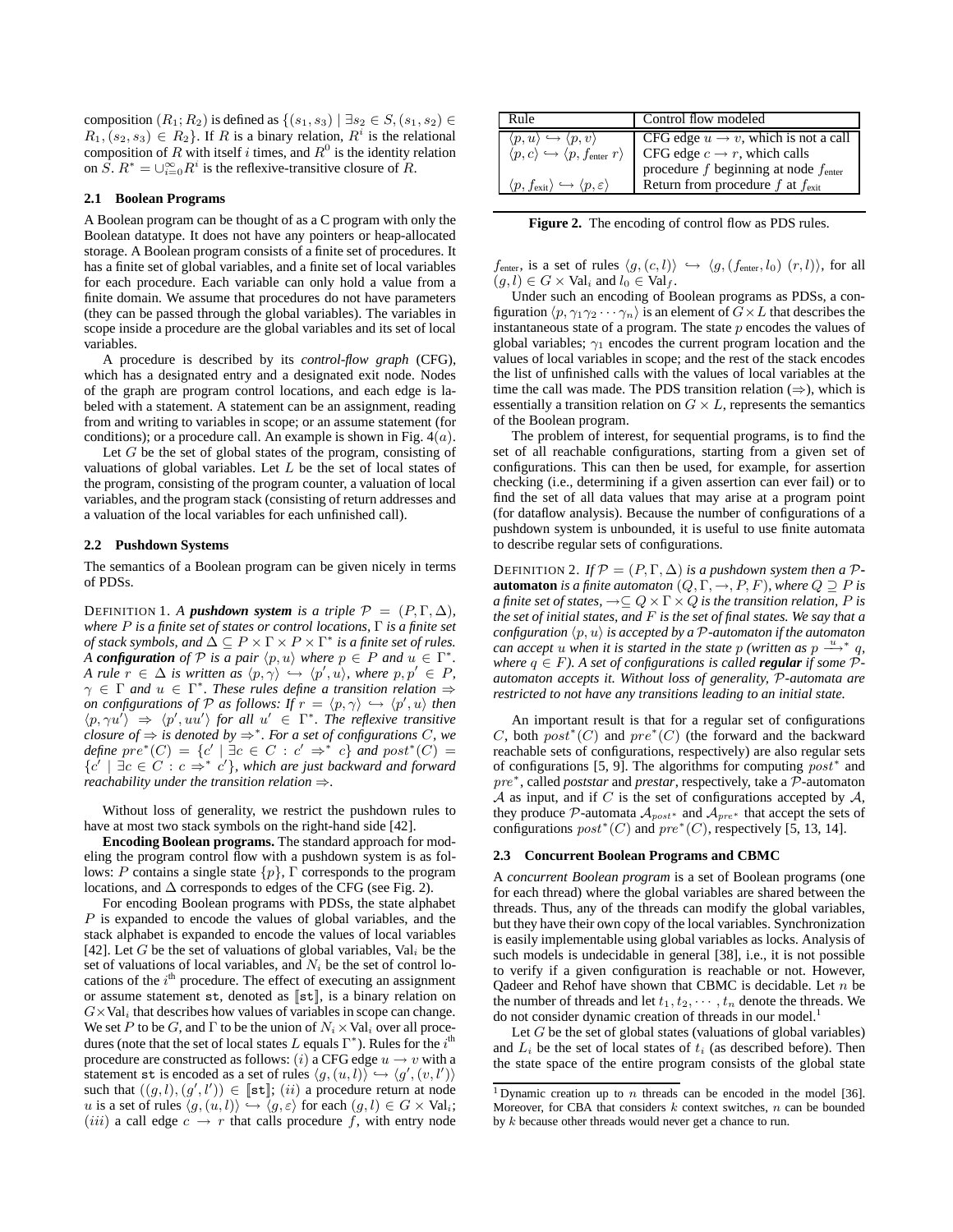paired with local states of each of the threads, i.e., the set of states is  $G \times L_1 \times \cdots \times L_n$ . A concurrent program can be represented by n PDSs, one for each thread, where the PDSs share the same set of global states G.

Let the transition relation of thread  $t_i$  be  $\Rightarrow t_i$ , which is a binary relation on  $G \times L_i$  as described in the previous section. If  $(g, l_i) \Rightarrow_{t_i} (g', l'_i)$ , the transition  $(g, l_1, \dots, l_i, \dots, l_n) \Rightarrow_{t_i}^c$  $(g', l_1 \cdots, l'_i, \cdots, l_n)$  is a valid transition for the concurrent program.

The execution of a concurrent program proceeds in a sequence of *execution contexts*. In an execution context, one thread has control and it executes a finite number of steps. The execution context changes at a *context switch* and control is passed to a different thread. The CBMC problem is to find the set of reachable states in the transition relation of the concurrent program under a bound on the number of context switches. Formally, let  $k$  be the bound on context switches. Then there are  $k + 1$  execution contexts. Let  $\Rightarrow_1^c$ be  $(\cup_{i=1}^n (\Rightarrow_{t_i}^c)^*)$ , the transition relation that describes the effect of one execution context. Then we wish to find the reachable states in the transition relation given by  $(\Rightarrow_1^c)^{k+1}$ . The reachable states could be used, for example, to find out the data values when  $t_1$  is at node  $n_1$  and the rest of the threads can be anywhere, or when  $t_1$ is at  $n_1$  and  $t_2$  is at node  $n_2$  and so on. Note that while a bound is placed on the number of context switches, no bound is placed on the length of an individual execution context.

### **2.4 The Qadeer-Rehof Algorithm for CBMC**

The Qadeer-Rehof (QR) algorithm works under the assumption that the set  $G$  is finite. Under such an abstraction, the only source of unboundedness is the program stack.

The algorithm proceeds by iteratively increasing the number of execution contexts. Within one execution context, the global state can be considered local to the executing thread because it is the only thread that accesses it. At a context switch, the global state is synchronized with other threads so that they have the same view of the shared memory. The algorithm needs  $G$  to be finite to be able to explore all possibilities at a context switch. We only give an overview of the QR algorithm in terms of explicit state spaces. Its implementation using PDSs is described in [36].

If  $S_i \subseteq L_i$  is a set of local states, then let  $(g, S_1, S_2, \dots, S_n)$ be the set of states  $\{(q, l_1, \dots, l_n) \mid l_i \in S_i\}$ . We use the symbol  $\eta$  as a shorthand for such a set of states. The QR algorithm is a worklist-based algorithm. An item on the worklist is a pair  $(\eta, i)$ , denoting that the set of states  $\eta$  is reachable in up to i context switches. Initially, the worklist contains  $(\eta_{init}, 0)$ , where  $\eta_{init}$  is the starting set of states for the program. Then the algorithm repeats the following steps until the worklist is empty.

- 1. Select and remove an item  $(\eta, i)$  from the worklist. If  $i = k$ , then the context bound has been reached, so pick another item.
- 2. Let  $\eta = (g, S_1, \dots, S_n)$ . For each j from 1 to n, repeat steps 3 and 4.
- 3. Using a thread-local analysis on  $t_j$ , find the set of states that  $t_j$  can reach when started from the set of states  $(g, S_j)$ . Let this set be  $R_j$ , i.e.,  $(g, S_j) \Rightarrow_{t_j}^* R_j$ . In PDS terms,  $R_j =$  $post^*_{t_j}((g, S_j))$ . Write  $R_j$  as  $\cup_{p=1}^m (g_p, R_j^p)$ . This implies that thread  $t_j$  can change the global state from g to  $g_p$  and itself reach some local state in  $R_j^p$ .
- 4. For each  $g_p$  produced in the above step, the set of states  $\eta_p =$  $(g_p, S_1, \ldots, S_{j-1}, R_j^p, S_{j+1}, \ldots, S_n)$  are reachable in up to  $i + 1$  context switches. Insert  $(\eta_p, i + 1)$  into the worklist.

Steps 3 and 4 take a starting set of states  $\eta$  and produce all states that are reachable in one execution context. First, a thread



**Figure 3.** The computation of the QR algorithm, for two threads, shown schematically in the form of a tree. The shaded boxes are just temporary placeholders and are not inserted into the worklist. The thick arrows correspond to Step 3 and other arrows correspond to Step 4. The set of tuples at level  $i$  of the tree correspond to all states reached in *i* context switches.

 $t_j$  is picked that gets to execute in that context. Then step 3 finds all states that execution of  $t_j$  can produce. For each of the global states  $g_p$  that can be produced, it is passed to all other threads at the context switch in step 4. The set of tuples  $(\eta, i)$  with  $i = k$ represent the set of all reachable states. The computation performed by this algorithm is depicted in Fig. 3 in the form of a tree.

An important aspect of the algorithm is the way it manipulates set of states. An item on the worklist is of the form  $(g, S_1, \dots, S_n)$ , representing a set of states. The global state  $g$  is kept explicit because it is required for synchronization across threads at a context switch. The local states need not be kept explicit, and they are collected in the sets  $S_i$ . This is important because the set of local states can be infinite. The sets  $S_i$  are kept in symbolic form using automata (Defn. 2). The *poststar* algorithm works on these representations, mapping automata (capturing starting configurations) to automata (capturing reachable configurations).

# **3. New Algorithm for CBMC Using Transducers**

The QR algorithm fails to generalize to infinite-state abstractions because of its requirement to keep the global state explicit in the worklist items. After each context switch, the algorithm does a "fan-out" proportional to the size of the global state space  $|G|$  (see Fig. 3) to pass the global state to all other threads. This is also true for the automaton-based implementation of the QR algorithm. The algorithm presented in this section avoids such a fan-out (and will be extended to infinite-state abstractions in §5 and §6).

The QR algorithm makes several calls to the PDS-based algorithm *poststar* to compute the forward reachable states in a single thread. This is crucial to be able to work with infinite sets of configurations. However, the disadvantage is that *poststar* requires a starting set of configurations to find all of the reachable configurations. Creation of this starting set is what forces the fan-out operation to alternate with calls to *poststar*.

A similar problem arises in interprocedural analysis of sequential programs: a procedure can get called from multiple places with multiple different input values. Instead of reanalyzing the procedure for each input value, it is analyzed independently of the calling context to create a *summary*. This summary concisely describes the effect of executing the procedure in any calling context, in terms of the relation between input to the procedure and its output. Similarly, instead of reanalyzing a thread every time it receives control after a context switch, we create a summary for it. The difficulty is that the "input" here is a starting set of configurations, and the "output" is the reachable sets of configurations. Both of these sets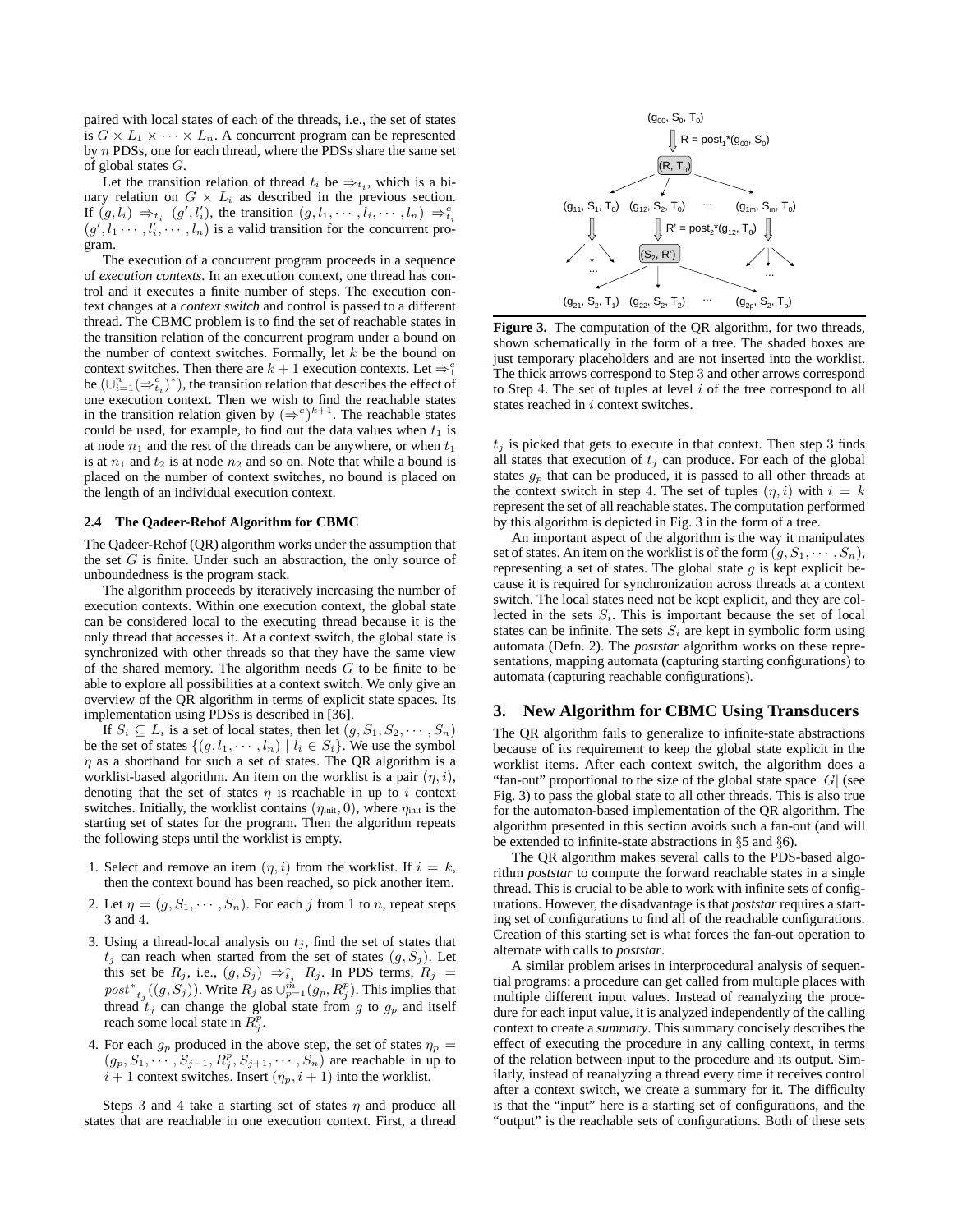can be infinite, and the summary must have some symbolic representation. We construct the summary using a finite-state transducer (an automaton with input and output tapes).

DEFINITION 3. *A finite-state transducer* τ *is a tuple*  $(Q, \Sigma_i, \Sigma_o, \lambda, I, F)$ *, where*  $Q$  *is a finite set of states,*  $\Sigma_i$  *and*  $\Sigma_o$  *are input and output alphabets,*  $\lambda\subseteq Q\times (\Sigma_i\cup\{\varepsilon\})\times (\Sigma_o\cup\{\varepsilon\})\times Q$ *is the transition relation,* I ⊆ Q *is the set of initial states, and*  $F \subseteq_{a} Q$  is the set of final states. If  $(q_1, a, b, q_2) \in \lambda$ , written as  $q_1$  – −−−→ q2*, we say that the transducer can go from state* q<sup>1</sup> *to*  $q_2$  *on input* a*, and outputs the symbol b. Given a state*  $q \in I$ *, we* say that the transducer can accept a string  $\sigma_i \in \sum_{i=1}^{n}$  with output  $\sigma_o \in \Sigma_o^*$  if there is a path from state q to a final state that takes *input*  $\sigma_i$  *and outputs*  $\sigma_o$ *. The language of the transducer*  $\mathcal{L}(\tau)$ *is defined as the following subset of*  $\overline{\Sigma}_{i}^{*} \times \overline{\Sigma}_{o}^{*}$  :  $\{(\sigma_{i}, \sigma_{o}) \mid the$ *transducer can output string*  $\sigma_o$  *when the input is*  $\sigma_i$ *}.* 

Given a PDS  $P$ , one can construct a transducer  $\tau_P$  whose language equals  $\Rightarrow^*$ , the transitive closure of  $\mathcal{P}$ 's transition relation. This result was first given by Caucal [10], but it was not accompanied with a complexity result, except that it was polynomial time. Our construction of transducers for WPDSs (strictly more general than Caucal's result) makes use of recent advancements in the analysis of (W)PDSs [5, 13, 40, 42] for an efficient construction. Since such transducers are of general importance, we give a complexity result. The following theorem is derived from Thm. 2 given in §5.

THEOREM 1. *Given a PDS*  $P = (P, \Gamma, \Delta)$ *, a transducer*  $\tau_P$  *can be constructed such that it accepts input*  $(p_1 \ u_1)$  *and outputs*  $(p_2, u_2)$  *if and only if*  $\langle p_1, u_1 \rangle \Rightarrow^* \langle p_2, u_2 \rangle$ *. Moreover, this transducer can be constructed in time*  $O(|P||\Delta|(|P||\Gamma| + |\Delta|))$  *and has at most*  $|P|^2|\Gamma| + |P||\Delta|$  *states.* 

The advantage of using transducers is that they are closed under relational composition.

**LEMMA 1. Given transducers**  $\tau_1$  and  $\tau_2$  with input and output *alphabet*  $\Sigma$ *, one can construct a transducer*  $(\tau_1; \tau_2)$  *such that*  $\mathcal{L}(\tau_1; \tau_2) = \mathcal{L}(\tau_1); \mathcal{L}(\tau_2)$ . Similarly, if A is an automaton with *alphabet*  $\Sigma$ *, one can construct an automaton*  $\tau_1(A)$  *such that its language is the image of*  $\mathcal{L}(\mathcal{A})$  *under*  $\mathcal{L}(\tau_1)$ *, i.e., the set*  $\{u \in \Sigma^* \mid \mathcal{A}(\tau_1), \tau_2, \tau_3\}$  $\exists u' \in \mathcal{L}(\mathcal{A}), (u', u) \in \mathcal{L}(\tau_1)$ .

Both of these constructions are carried out in a manner similar to automaton intersection [18]. For composing transducers, for each transition  $p \xrightarrow{a/b} q$  in  $\tau_1$  and transition  $p' \xrightarrow{b/c} q'$  in  $\tau_2$ , add the transition  $(p, p') \xrightarrow{d/c} (q, q')$  to their composition. For transducerautomaton application, each transition  $p \xrightarrow{t_a/b} q$  in  $\tau_1$  is matched<br>with transition  $p' \xrightarrow{\alpha} q'$  in A to produce transition  $(p, p') \xrightarrow{b}$ with transition  $p' \stackrel{a}{\longrightarrow} q'$  in A to produce transition  $(p, p')$  $(q, q')$  in  $\tau_1(A)$ . One can also take the union of transducers (union of their languages) in a manner similar to union of automata.

Coming back to CBMC, each thread is represented using a PDS. Thus, we can construct a transducer  $\tau_{t_i}$  for the transition relation  $\Rightarrow_{t_i}^*$ . By extending  $\tau_{t_i}$  to perform the identity transformation on stack symbols of threads other than  $t_i$  (using transitions of the form  $p \xrightarrow{\gamma/\gamma} q$ ), we obtain a transducer  $\tau_{t_i}^c$  for  $(\Rightarrow_{t_i}^c)^*$ . Next, a union of these transducers gives  $\tau_1^c$ , which represents  $\Rightarrow_1^c$ . Performing the composition of  $\tau_1^c$  k times with itself gives us a transducer  $\tau$  that represents  $(\Rightarrow_1^c)^{\overline{k+1}}$ . If an automaton  $\overline{A}$  captures the set of starting states of the concurrent program,  $\tau(A)$  gives a single automaton for the set of all reachable states in the program (under the context bound).

## **Roadmap for the Remainder of the Paper**

We believe that the above algorithm provides a better basis for implementing a tool for CBMC than the QR algorithm. In particular, the new algorithm avoids the fan-out problem, which—as we

show below—allows it to be extended to infinite-state data abstractions. To make this extension, we represent (recursive) programs with infinite-state abstractions using WPDSs (§4). Extending our algorithm to WPDSs presents two challenges: one is the construction of a weighted transducer for a WPDS, and the other is their composition. These issues are addressed in §5 and §6, respectively.

# **4. Weighted Pushdown Systems**

A weighted pushdown system is obtained by augmenting a PDS with a weight domain that is a *bounded idempotent semiring* [6, 40]. Such semirings are powerful enough to encode finite-state data abstractions, such as the one required for bitvector dataflow analysis, Boolean program verification, or the IFDS framework of Reps-Horwitz-Sagiv [39], as well as infinite-state data abstractions, such as linear-constant propagation and affine-relation analysis [29]. We recall some of this here, but details on using WPDSs for interprocedural analysis can be found in [40].

Weights encode the effect that each statement (or PDS rule) has on the data state of the program. They can be thought of as abstract transformers, that specify how the abstract state changes when a statement is executed. WPDSs compute over these weights. Computing over transformers, instead of the underlying abstract states, is customary for interprocedural analysis [12, 22, 39] where procedure summaries need to be calculated as transformations on abstract states.

DEFINITION 4. *A* **bounded idempotent semiring** *is a tuple*  $(D, \oplus, \otimes, \overline{0}, \overline{1})$ *, where* D *is a set whose elements are called* **weights**,  $\overline{0}$ ,  $\overline{1}$   $\in$  *D*, and  $\oplus$  *(the combine operation) and*  $\otimes$  *(the extend operation) are binary operators on* D *such that*

- *1.*  $(D, \oplus)$  *is a commutative monoid with*  $\overline{0}$  *as its neutral element, and where*  $\oplus$  *is idempotent.*  $(D, \otimes)$  *is a monoid with the neutral*  $element$   $\overline{1}$ *.*
- *2.* ⊗ *distributes over* ⊕*, i.e., for all* a, b, c ∈ D *we have*
- $a\otimes(b\oplus c)=(a\otimes b)\oplus(a\otimes c)$  *and*  $(a\oplus b)\otimes c=(a\otimes c)\oplus(b\otimes c)$ . *3.*  $\overline{0}$  *is an annihilator with respect to*  $\otimes$ *, i.e., for all*  $a \in D$ *,*  $a \otimes \overline{0} = \overline{0} = \overline{0} \otimes a.$
- *4. In the partial order*  $\subseteq$  *defined by*  $\forall a, b \in D$ ,  $a \subseteq b$  *iff*  $a \oplus b = a$ , *there are no infinite descending chains.*

DEFINITION 5. A **weighted pushdown system** is a triple  $W =$  $(\mathcal{P}, \mathcal{S}, f)$  *where*  $\mathcal{P} = (P, \Gamma, \Delta)$  *is a pushdown system,*  $\mathcal{S} =$  $(D, \oplus, \otimes, \overline{0}, \overline{1})$  *is a bounded idempotent semiring and*  $f : \Delta \to D$ *is a map that assigns a weight to each rule of* P*.*

Let  $\sigma \in \Delta^*$  be a sequence of rules. Using f, we can associate a value to  $\sigma,$  i.e., if  $\sigma = [r_1, \ldots, r_k]$ , then we define  $v(\sigma) \stackrel{\text{def}}{=} f(r_1) \otimes$  $\dots \otimes f(r_k)$ . Moreover, for any two configurations c and c' of  $\mathcal{P}$ , we use  $path(c, c')$  to denote the set of all rule sequences that transform c into c'. If  $\sigma \in path(c, c')$ , then we say  $c \Rightarrow^{\sigma} c'$ . Reachability problems on PDSs are generalized to WPDSs as follows:

DEFINITION 6. Let  $W = (\mathcal{P}, \mathcal{S}, f)$  be a weighted pushdown system, where  $\mathcal{P} = (P, \Gamma, \Delta)$ , and let  $S, T \subseteq P \times \Gamma^*$  be regular sets *of configurations. Then the meet-over-all-paths value*  $MOP(S, T)$ *is defined as*  $\bigoplus \{v(\sigma) \mid s \Rightarrow^{\sigma} t, s \in S, t \in T\}.$ 

We call bounded idempotent semirings *weight domains*.

A PDS is simply a WPDS with the *Boolean weight domain*  $(\{\overline{0}, \overline{1}\}, \oplus, \otimes, \overline{0}, \overline{1})$  and weight assignment  $f(r) = \overline{1}$  for all rules  $r \in \Delta$ . In this case, MOP(S, T) =  $\overline{1}$  iff there is a path from a configuration in S to a configuration in T, i.e.,  $post^*(S) \cap T$  and  $S \cap pre^*(T)$  are non-empty sets.

One way of modeling programs as WPDSs is as follows: the PDS models the control flow of the program, as in Fig. 2. The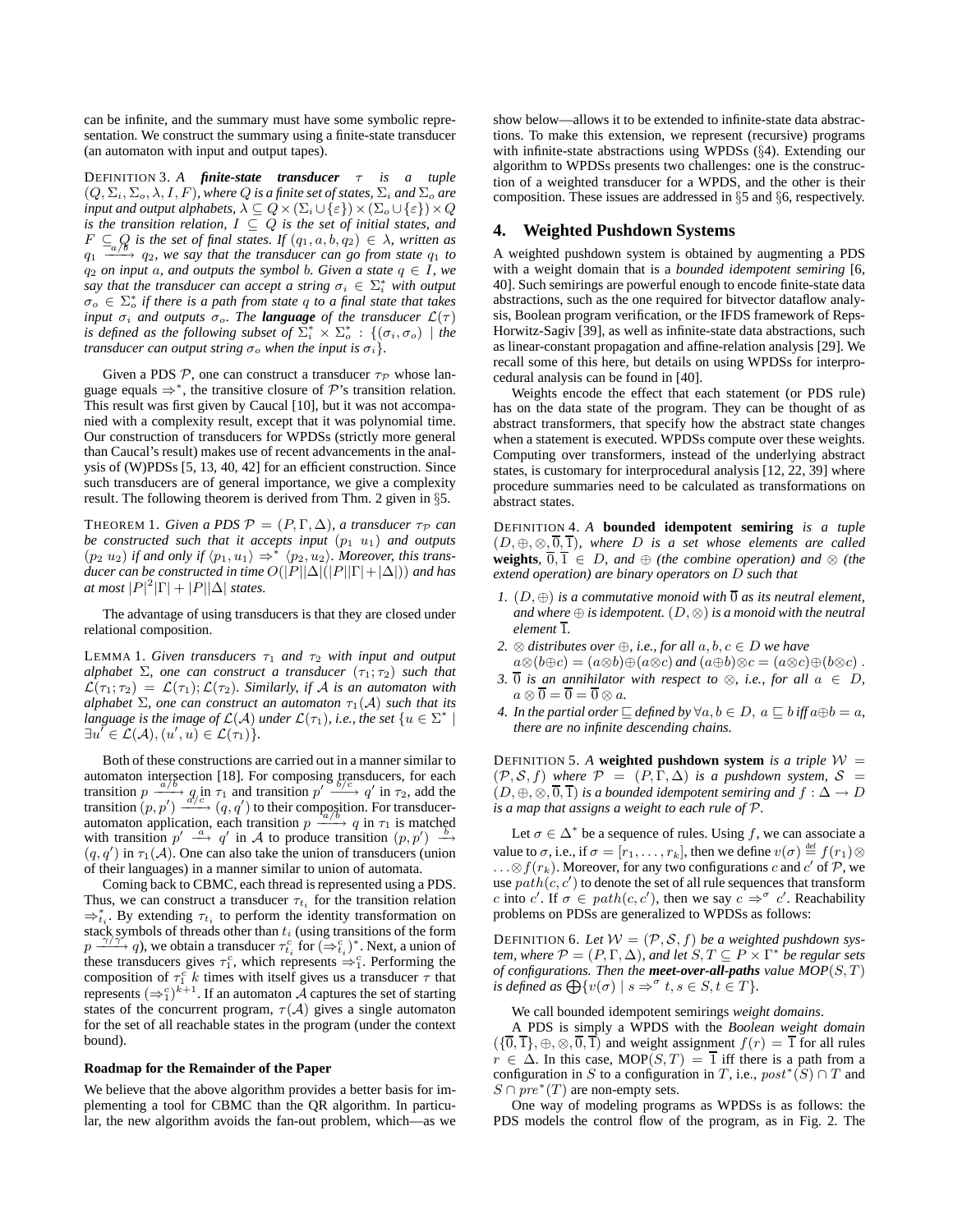weight domain models abstract transformers for an abstraction of the program's data. The next two sections describe two data abstractions that can be encoded using weight domains. For simplicity, we only show the treatment for global variables, and do not consider local variables. Local variables (under an infinite-state abstraction) pose an extra complication for WPDSs [25], and their treatment can be found in App. B. Finite-state abstraction of local variables can always be encoded in the stack alphabet, as for PDSs.

## **4.1 Finite-State Abstractions**

An important weight domain for WPDSs is the set of all binary relations on a finite set.

DEFINITION 7. *If* G *is a finite set, then the relational weight domain on* G *is defined as* (2<sup>G</sup>×<sup>G</sup>, ∪, ; , ∅, id)*: weights are binary relations on* G*, combine is union, extend is relational composition,*  $\overline{0}$  *is the empty relation, and*  $\overline{1}$  *is the identity relation on G.* 

Instantiating  $G$  to be the set of global states of a Boolean program, we obtain a weight domain for Boolean programs. The weight associated with a rule is its effect on the global state, which, as described earlier, is a binary relation on G. (Methods for handling local variables can be found in [25, 42].) An example is shown in Fig.  $4(b)$ . The Boolean program has two variables ranging over the set V, so  $G = V \times V$ , with the first component being the value of x. Weights are shown using a shorthand notation, e.g.,  $((v_1, v_2), (v_1, v_1))$  represents the set  ${((v_1, v_2), (v_1, v_1))}$  $v_1, v_2 \in V$ .

The set of all data values that reach a node  $n$  can be calculated as follows: let  $S$  be the singleton configuration consisting of the program start node and T be the set  $\{\langle p, n | u \rangle \mid u \in \Gamma^*\}$ . Let  $w = \text{MOP}(S, T)$ . If  $w = \overline{0}$ , then the node cannot be reached. Otherwise,  $w$  captures the net transformation on the global state from when the program started. The range of w, i.e., the set  $\{g \in$  $G \mid \exists g' \in G : (g', g) \in w$ , is the set of valuations that reach node *n*. For example, in Fig. 4, the MOP weight to node  $n_6$  is the weight  $w_6$  shown in the figure. Its range shows that  $x = y = 3$  or  $\mathtt{x}=\mathtt{y}=7.$ 

Because  $T$  can be any regular set, one can also make stackqualified queries [40]. For example, the set of values that arise at node  $n$  when its procedure is called from call-site  $m$  can be found by setting  $T = \{ \langle p, n | m \rangle \mid u \in \Gamma^* \}$ 

A WPDS with a weight domain that has a finite set of weights, such as the one described above, can be encoded as a PDS. However, it is often useful to use weights because they can be symbolically encoded. Tools such as MOPED, BEBOP, and BLAST use BDDs to encode sets of data values, allowing them to scale to a large number of variables. Using PDSs for Boolean program verification, without any symbolic encoding, would not be feasible.

#### **4.2 Infinite-State Abstractions**

An infinite-state abstraction is one in which the number of abstract states (or weights) is infinite. We begin with some simple examples of infinite-weight domains, and then discuss the one used for affinerelation analysis.

DEFINITION 8. *The minpath semiring is the weight domain*  $M =$ (N ∪ {∞}, *min*, +,∞, 0)*: weights are non-negative integers including "infinity", combine is minimum, and extend is addition.*

If all rules of a WPDS are given the weight 1 from this semiring (different from the semiring weight  $\overline{1}$ , which is the integer 0), then the MOP weight between two configurations is the length of the shortest path (shortest rule sequence) between them. Another infinite-weight domain, based on the minpath semiring, is given in [24] and was shown to be useful for debugging programs.



**Figure 5.** An affine program that starts execution at node  $n_1$ . There are two global variables  $x_1$  and  $x_2$ .

The minpath semiring can be combined with a relational weight domain, for example, to find the shortest (valid) path in a Boolean program (for finding the shortest trace exhibiting some property).

DEFINITION 9. *A weighted relation on a set* S*, weighted with semiring*  $(D, \oplus, \otimes, \overline{0}, \overline{1})$ *, is a function from*  $(S \times S)$  *to* D. The *composition of two weighted relations* R<sup>1</sup> *and* R<sup>2</sup> *is defined as*  $(R_1; R_2)(s_1, s_3) = \Theta\{w_1 \otimes w_2 \mid \exists s_2 \in S : w_1 =$  $R_1(s_1, s_2), w_2 = R_2(s_2, s_3)$ . The union of the two weighted re*lations is defined as*  $(R_1 \cup R_2)(s_1, s_2) = R_1(s_1, s_2) \oplus R_2(s_1, s_2)$ . *The identity relation is the function that maps each pair*  $(s, s)$  *to*  $\overline{1}$ and others to  $\overline{0}$ . The reflexive-transitive closure is defined in terms *of these operations, as before. If* → *is a weighted relation and*  $(s_1, s_2, w) \in \rightarrow$ *, then we write*  $s_1 \stackrel{w}{\longrightarrow} s_2$ *.* 

DEFINITION 10. *If* S *is a weight domain with set of weights* D *and* G *is a finite set, then the relational weight domain on* (G, S) *is defined as* (2<sup>G</sup>×G→<sup>D</sup>, ∪, ; , ∅, id)*: weights are weighted relations on* G *and the operations are the corresponding ones for weighted relations.*

If G is the set of global states of a Boolean program, then the relational weight domain on  $(G, \mathcal{M})$  can be used for finding the shortest trace: for each rule, if  $R \subseteq G \times G$  is the effect of executing the rule on the global state of the Boolean program, then associate the following weight with the rule:  $(\lambda(g_1, g_2)$ .if $((g_1, g_2) \in$ R) then 1 else  $\infty$ ). Then, if  $w = \text{MOP}(C_1, C_2)$ , the length of the shortest path that starts with global state  $g$  from a configuration in  $C_1$  and ends at global state  $g^{\dagger}$  in a configuration in  $C_2$ , is  $w(g, g')$ (which would be  $\infty$  if no path exists). Such a weight domain is a small extension over the pure relational domain for a Boolean program. However, the QR algorithm cannot handle this abstraction, whereas the algorithm we gave in §3 can be generalized to handle it (as shown in §5 and §6).

## **4.2.1 Affine-Relation Analysis**

An affine relation is a linear equality constraint between integervalued variables. Affine-relation analysis (ARA) tries to find all affine relationships that hold in the program. An example is shown in Fig. 5. For this program, ARA would, for example, infer that  $x_2 = x_1 + 1$  at program node  $n_4$ .

ARA for single-procedure programs was first given by Karr [21]. It took almost 30 years to develop an analysis for multiprocedure programs [29]. Using the results of this paper, we can extend ARA to deal with (context-bounded) concurrency. The advantage of our framework is that we get a CBA automatically from an interprocedural analysis.

ARA generalizes other analyses, including copy-constant propagation, linear-constant propagation [41], and induction-variable analysis [21]. We have used ARA (for sequential programs) on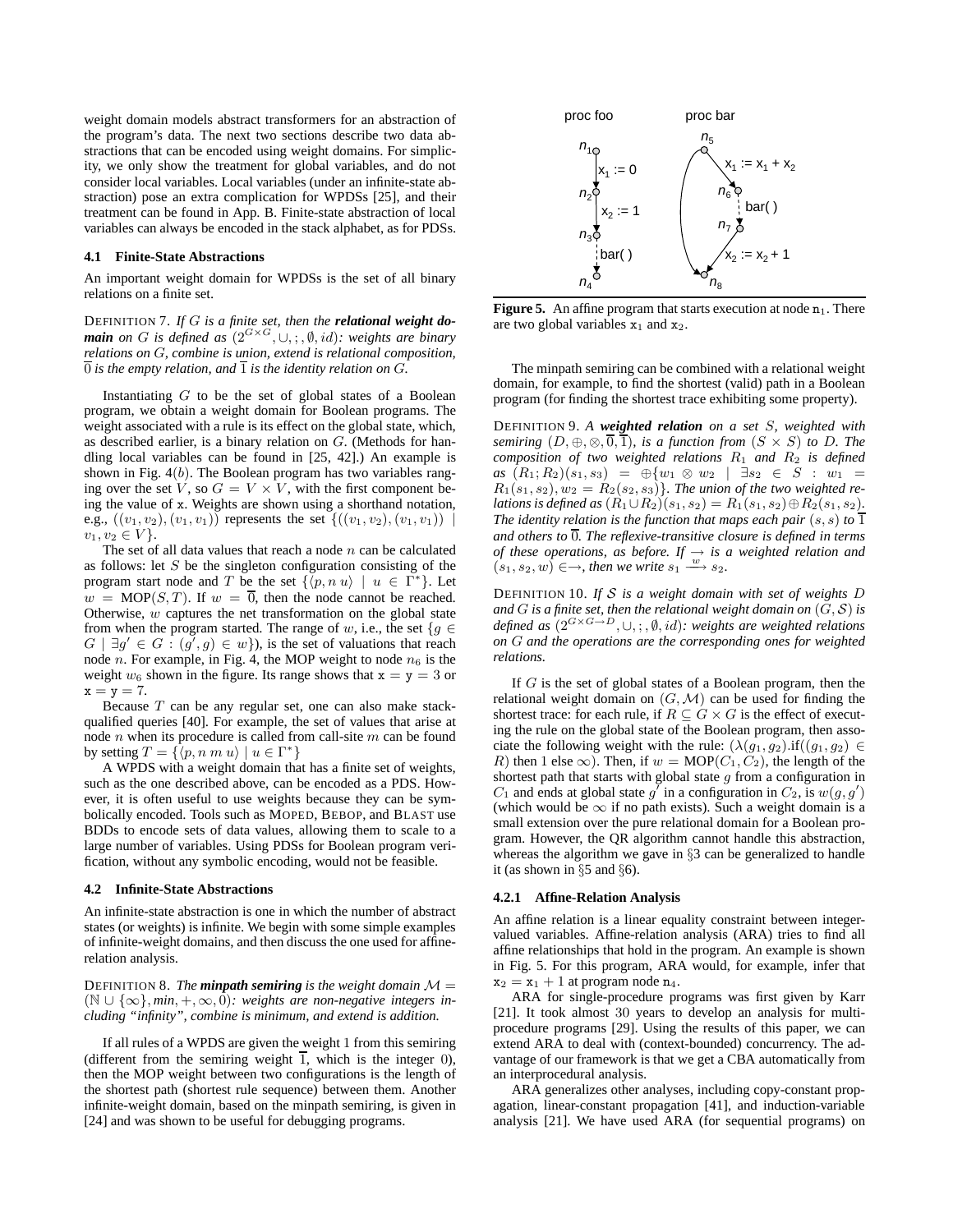

**Figure 4.** (a) A Boolean program with two procedures and two global variables x and y over a finite domain  $V = \{0, 1, \dots, 7\}$ . (b) A WPDS that models the Boolean program. (c) The result of *poststar*( $\langle p, n_1 \rangle$ ) and *prestar*( $\langle p, n_6 \rangle$ ). The final state in each of the automata is *acc.* (d) An index of the weights used in this figure. The unbound variables  $v_i$  are universally quantified over  $V$ .

machine code to find induction-variable relationships between machine registers [2]. These help in increasing the precision of an abstract-interpretation based pointer analysis for machine code.

#### **The Analysis**

Interprocedural ARA can be performed precisely on affine programs, and has been the focus of several papers [16, 21, 29, 30]. Affine programs are similar to Boolean programs, but with integervalued variables. Again, we restrict our attention to global variables, and defer treatment of local variables to App. B. All branch conditions in affine programs are non-deterministic (ARA cannot interpret conditions). If  $\{x_1, x_2, \dots, x_n\}$  is the set of global variables of the program, then all assignments have the form  $x_j :=$  $a_0 + \sum_{i=1}^n a_i \mathbf{x}_i$ , where  $a_0, \dots, a_n$  are integer constants. An assignment can also be non-deterministic, denoted by  $x_i := ?$ , which may assign any integer to  $x_j$ . (This is typically used for abstracting assignments that cannot be modeled as a linear function of the variables.)

## **ARA Weight Domain**

We briefly describe the weight domain based on the matrixformulation of ARA from [29]. An affine relation  $a_0 + \sum_{i=1}^n a_i \mathbf{x}_i =$ 0 is represented using column vector of size  $n + 1$  as  $\vec{a} =$  $(a_0, a_1, \dots, a_n)^t$ . A valuation of program variables  $\overline{x}$  is a map from the set of global variables to the integers. The value of  $x_i$ under this valuation is written as  $\overline{x}(i)$ .

A valuation  $\bar{x}$  satisfies an affine relation  $\vec{a} = (a_0, a_1, \dots, a_n)^t$ if  $a_0 + \sum_{i=1}^n a_i \overline{\mathbf{x}}(i) = 0$ . An affine relation  $\overline{a}$  represents the set of all valuations that satisfy it, written as  $PrS(\vec{a})$ . An affine relation  $\vec{a}$ holds at a program node if the set of valuations reaching that node (in the collecting semantics) is a subset of  $PrS(\vec{a})$ .

An important observation about affine programs is that if affine relations  $\vec{a}_1$  and  $\vec{a}_2$  hold at a program node, then so does any of their linear combinations. For example, one can verify that  $Prs(\vec{a}_1+\vec{a}_2) \supseteq Prs(\vec{a}_1) \cap Prs(\vec{a}_2)$ , i.e., the affine relation  $\vec{a}_1+\vec{a}_2$ (componentwise addition) holds at a program node if both  $\vec{a}_1$  and  $\vec{a}_2$  hold at that node. Therefore, the set of affine relations that hold at a program node form a vector space. This implies that a (possibly infinite) set of affine relations can be represented by its linearly independent basis (which is always a finite set).

For reasoning about affine programs, each statement is abstracted by a set of matrices of size  $(n + 1) \times (n + 1)$  (this abstraction turns out to be precise, i.e., it is able to find all affine relationships in the affine program). This set is the weakest-precondition transformer on affine relations for that statement: if a statement is abstracted as the set  $\{m_1, m_2, \cdots, m_r\}$ , then the affine relation  $\vec{a}$  holds after the execution of the statement if and only if the affine relations  $(m_1\vec{a}), (m_2\vec{a}), \cdots, (m_r\vec{a})$  held before the execution of the statement.

Under such an abstraction of program statements, one can define the extend operation, which is transformer composition, as elementwise matrix multiplication, and the combine operation as set union. This is correct semantically, but it does not give an effective algorithm because the matrix sets can grow unboundedly. However, the observation that affine relations form a vector space carries over to a set of matrices as well. One can show that the transformer  ${m_1, m_2, \cdots, m_r}$  is semantically equivalent to the transformer  ${m_1, m_2, \cdots, m_r, m}$ , where m is any linear combination of the  $m<sub>i</sub>$  matrices. Thus, a set of matrices can be abstracted as the (infinite) set of matrices spanned by them. Once we have a vector space, we can represent it using its basis to get a finite and a bounded representation: a vector space over  $(n + 1) \times (n + 1)$  sized matrices cannot have more that  $(n+1)^2$  number of matrices in its basis.

If M is a set of matrices, let  $SPAN(M)$  be the vector space spanned by them. Let  $\beta$  be the basis operation that takes a set of matrices and returns a basis of their span. We can now define the weight domain. A weight  $w$  is a vector space of matrices, which can be represented using its basis. Extend of vector spaces  $w_1$  and  $w_2$ is the vector space  $\{(m_1m_2) | m_i \in w_i\}$ . Combine of  $w_1$  and  $w_2$ is the vector space  $\{(m_1 + m_2) | m_i \in w_i\}$ , which is the smallest vector space containing both  $w_1$  and  $w_2$ .  $\overline{0}$  is the empty set, and  $\overline{1}$  is the span of the singleton set consisting of the identity matrix. The extend and combine operations, as defined above are operations on infinite sets. They can be implemented by the corresponding operations on the basis of the weights. The following properties show that it is semantically correct to operate on the elements in the basis instead of all the elements in the vector space spanned by them:

$$
\begin{array}{rcl}\n\beta(w_1 \oplus w_2) & = & \beta(\beta(w_1) \oplus \beta(w_2)) \\
\beta(w_1 \otimes w_2) & = & \beta(\beta(w_1) \otimes \beta(w_2))\n\end{array}
$$

These properties are satisfied because of the linearity of extend (matrix multiplication distributes over addition) and combine operations.

Under such a weight domain,  $MOP(S, T)$  is a weight that is the net weakest-precondition transformer between S and T. Suppose this weight has basis  $\{m_1, \dots, m_r\}$ . The affine relation representing that any variable valuation might hold at S is  $\vec{0} = (0, 0, \dots, 0)$ . Thus,  $\vec{0}$  holds at S, and the affine relation  $\vec{a}$  holds at T iff  $m_1\vec{a}$  =  $m_2\vec{a} = \cdots = m_r\vec{a} = \vec{0}$ . The set of all affine relations that hold at  $T$  can be found as the intersection of null spaces of the matrices  $m_1, m_2, \cdots, m_r$ .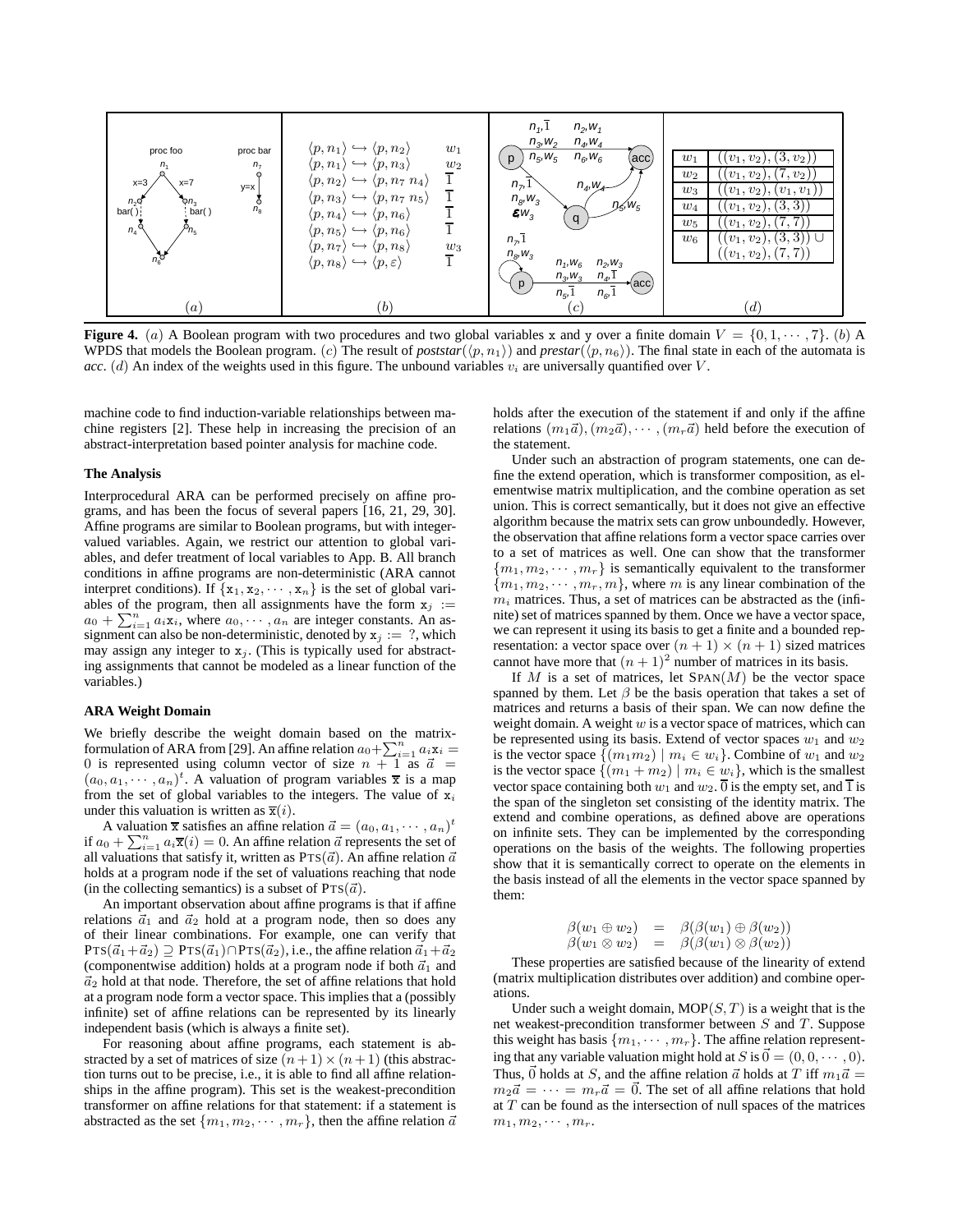# **Extensions to ARA**

ARA can also be performed for modular arithmetic to precisely model machine arithmetic (which is modulo 2 to the power of the word size) [30]. Our result for CBA holds for both integer arithmetic and modular arithmetic, but we only focus on the former in this paper.

ARA in the presence of branch conditions is undecidable in general. However, there are approximation techniques [31], which we can make use of by giving up the distributivity property in place of monotonicity (see §4.3). The approximation techniques are safe for interprocedural analysis, and also for CBA, as carried out using the algorithms from this paper.

#### **4.3 Solving for the MOP Value**

There are two algorithms for solving for MOP values, called *prestar* and *poststar* (by analogy with the algorithms for PDSs). They take as input an automaton that accepts the set of initial configurations. As output, they produce a *weighted automaton*:

DEFINITION 11. Given a weighted pushdown system  $W =$ (P, S, f)*, a* W*-automaton* A *is a* P*-automaton, where each transition in the automaton is labeled with a weight. The weight of a path in the automaton is obtained by taking an extend of the weights on the transitions in the path in either a forward or backward direction. The automaton is said to accept a configuration*  $c = \langle p, u \rangle$ with weight  $w = A(c)$  if w is the combine of weights of all accept*ing paths for* u *starting from state* p *in* A*. We call the automaton a backward* W*-automaton if the weight of a path is read backwards, and a forward* W*-automaton otherwise.*

Let A be an unweighted automaton and  $\mathcal{L}(\mathcal{A})$  be the set of configurations accepted by it. Then, *prestar*(A) produces a forward weighted automaton  $A_{pre^*}$  as output, such that  $A_{pre^*}(c)$  =  $MOP({c}, \mathcal{L}(\mathcal{A}))$ , whereas *poststar*( $\mathcal{A}$ ) produces a backward weighted automaton  $A_{post*}$  as output, such that  $A_{post*}(c)$  =  $MOP(\mathcal{L}(\mathcal{A}), \{c\})$  [40]. An example is shown in Fig. 4(c). One thing to note here is how the *poststar* automaton works. The procedure bar is analyzed independently of its calling context (not knowing the exact value of  $x$ ), resulting in transitions between  $p$ and  $q$ . Its calling context, having the input values, is represented using the transitions coming out of state  $q$ . This is how, for instance, the automaton can tell that  $x = y = 3$  at node  $n_8$  when bar is called from the  $(n_3, n_4)$  edge.

Using standard automata-theoretic techniques, one can also compute  $\mathcal{A}_w(C)$  for (forward or backward) weighted automaton  $\mathcal{A}_w$  and a regular set of configurations C, where  $\mathcal{A}_w(C) =$  $\bigoplus \{\mathcal{A}_w(c) \mid c \in C\}$ . This allows one to solve for the meetover-all-paths value  $MOP(S, T)$  for configuration sets S and T, as  $poststar(S)(T) = prestar(T)(S).$ 

We now provide some intuition into why one needs both forwards and backwards automata. Consider the automata in Fig.  $4(c)$ . For the *poststar* automaton, when one follows a path that accepts the configuration  $\langle p, n_8n_4 \rangle$ , the transition  $(p, n_8, q)$  comes before  $(q, n<sub>4</sub>, acc)$ . However, the former transition describes the transformation inside bar, which happens *after* the transformation performed in reaching the call site at  $n_4$  (stored on  $(q, n_4, \text{acc})$ ). Because the transformation for the calling context happens earlier in the program, but its transitions appear later in the automaton, the weights are read backwards. For the *prestar* automaton, the weight on  $(p, n_4, \text{acc})$  is the transformation for going from  $n_4$  to  $n_6$  (since it is a backward analysis), which occurs after the transformation inside bar. Thus, it is a forwards automaton.

The following lemma states the complexity for solving *poststar* by the algorithm of Reps et al. [40]. We use the notation  $O_s(.)$  to denote the time bound in terms of semiring operations.

LEMMA 2. [40] Given a WPDS with PDS  $\mathcal{P} = (P, \Gamma, \Delta)$ , if  $\mathcal{A} = (Q, \Gamma, \rightarrow, P, F)$  *is a P*-automaton that accepts an input set of *configurations, poststar produces a backward weighted automaton with at most*  $|Q| + |\Delta|$  *states in time*  $O_s(|P||\Delta|(|Q_0| + |\Delta|)H +$  $|P||\lambda_0|H$ *), where*  $Q_0 = Q \backslash P$ *,*  $\lambda_0 \subseteq \rightarrow$  *is the set of all transitions leading from states in* Q0*, and* H *is the height of the weight domain.*

The *height* of a weight domain is defined to be the length of the longest descending chain in the domain. In this paper, we assume the height to be bounded for ease of discussing complexity results, but WPDSs, and the algorithms in this paper, can also be used in certain cases when the height is unbounded (as long as there are no infinite descending chains, as is the case for  $M$  in Defn. 8).

#### **Approximate analysis**

Among the properties imposed by a weight domain, one important property is distributivity (Defn. 4, item 2). This is a common requirement for a precise analysis, also considered in various *coincidence theorems* for dataflow analysis [20, 22, 43]. Sometimes this requirement is too strict and may be relaxed to monotonicity, i.e., for all  $a, b, c \in D$ ,  $a \otimes (b \oplus c) \sqsubseteq (a \otimes b) \oplus (a \otimes c)$  and  $(a \oplus b) \otimes c \sqsubseteq (a \otimes c) \oplus (b \otimes c)$ . In such cases, the MOP computation may not be precise, but it will be *safe* under the partial order ⊑. The same applies for the results in this paper. When distributivity holds, our CBA is precise, otherwise, if only monotonicity holds, it will be a safe approximation.

## **4.4 CBA Problem Definition**

The transition relation of a WPDS is a weighted relation (Defn. 9) over the set of PDS configurations. For configurations  $c_1$  and  $c_2$ , if  $r_1, \dots, r_m$  are all the rules such that  $c_1 \Rightarrow^{r_i} c_2$ , then  $(c_1, c_2, \bigoplus_i f(r_i))$  is in the weighted relation of the WPDS. In a slight abuse of notation, we will use  $\Rightarrow$  and its variants for the weighted transition relation of a WPDS. Note that the weighted relation  $\Rightarrow^*$  maps the configuration pair  $(c_1, c_2)$  to MOP( $\{c_1\}$ ,  $\{c_2\}$ ).

The CBA problem is defined as in §2.3, except that all relations are weighted. This means that each thread is modeled as a WPDS. The threads share PDS states of the WPDSs, as well as the weights (the former can be eliminated, because PDS states can be pushed inside the weights).

This problem definition allows one to precisely model concurrent Boolean programs (with variations such as finding the shortest trace), as well as concurrent affine programs, where both are defined as having multiple threads and shared global variables.

Given the weighted relation  $(\Rightarrow_1^c)^{k+1}$  as R, the set of initial configurations  $S$  and a set of final configurations  $T$ , we want to be able to solve for  $R(S,T) = \bigoplus \{ R(s,t) \mid s \in S, t \in T \}.$ This captures the net transformation on the data state between S and  $T$ : it is the combine over the values of all paths involving at most  $k$  context switches that go from a configuration in  $S$  to a configuration in T. Our results from  $\S5$  and  $\S6$  allow us to solve for this value when  $S$  and  $T$  are regular sets.

For example, consider two copies of the program in Fig.  $4(a)$ running in parallel. Let the control locations of the second copy be  $\Gamma' = \{n'_1, \cdots, n'_8\}$ , to distinguish them from those of the first copy. With  $k = 2$ ,  $S = \{ \langle p, n_1, n'_1 \rangle \}$  (the starting configuration of the program),  $T = \{ \langle p, n_6, u' \rangle \mid u' \in (\Gamma')^* \}$  (thread 1 is at  $n_6$  and thread 2 can have any stack), and R as above, the weight  $R(S, T)$  would imply that the valuations  $(3, 3), (3, 7), (7, 3)$ , and  $(7, 7)$  are possible.

# **5. Weighted Transducers**

In this section, we show how to construct a weighted transducer for the weighted relation  $\Rightarrow^*$  of a WPDS. We defer the definition of a weighted transducer to a little later in this section (Defn. 12).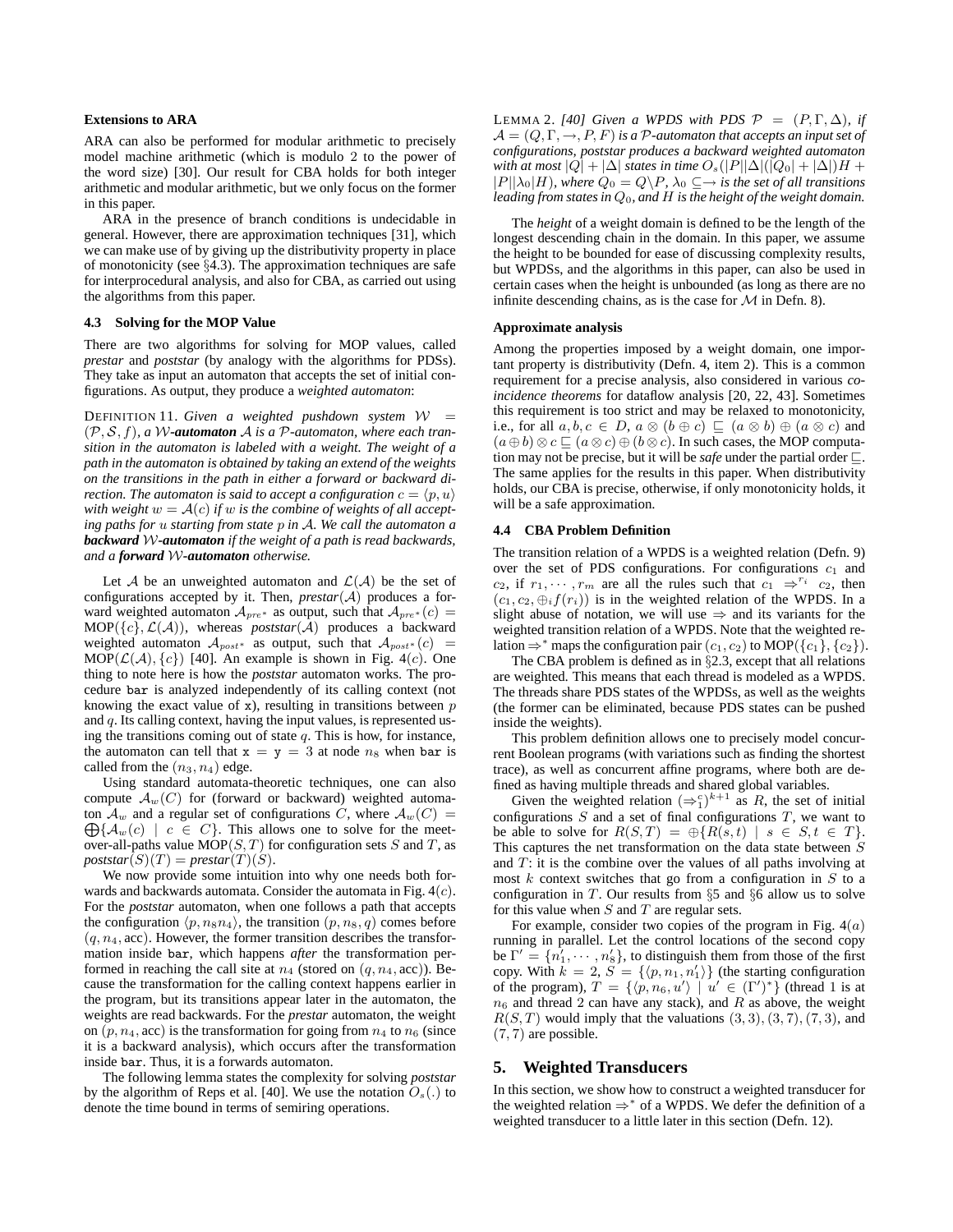$$
\langle p, \gamma_1 \gamma_2 \gamma_3 \cdots \gamma_n \rangle \Rightarrow^* \langle p_1, \gamma_2 \gamma_3 \cdots \gamma_{k+1} \gamma_{k+2} \cdots \gamma_n \rangle
$$
  
\n
$$
\Rightarrow^* \langle p_2, \gamma_3 \cdots \gamma_{k+1} \gamma_{k+2} \cdots \gamma_n \rangle
$$
  
\n
$$
\Rightarrow^* \langle p_k, \gamma_{k+1} \gamma_{k+2} \cdots \gamma_n \rangle
$$
  
\n
$$
\Rightarrow^* \langle p_{k+1}, u_1 u_2 \cdots u_j \gamma_{k+2} \cdots \gamma_n \rangle
$$

**Figure 6.** A path in the PDS's transition relation;  $u_i \in \Gamma$ ,  $j \ge 1$ .

Our solution is based on the following observation about paths in a PDS's transition relation. Suppose that  $\langle p, \gamma_1 \gamma_2 \cdots \gamma_n \rangle$  is a configuration of a PDS  $P$ . Then any path in the transition relation ⇒<sup>∗</sup> described by P, starting from this configuration, can be written as shown in Fig. 6. The figure shows that the path starts initially by *popping off* some stack symbols (k symbols in the figure,  $k < n$ ) in possibly multiple steps, after which it does not touch the rest of the stack  $(\gamma_{k+1} \cdots \gamma_n)$ , except for the top symbol  $(\gamma_{k+1})$ . It is also possible for the path to pop off all stack symbols  $(k = n)$ and stop because no PDS rule can fire on an empty stack. To make this observation more formal, we decompose a path into phases as follows:

- 1. **Pop-phase.** The path pops off the top stack symbol without looking at the rest of the stack, i.e., it follows a sequence of rules that takes  $\langle p, \gamma u \rangle$  to  $\langle p', u \rangle$ , for any  $u \in \Gamma^*$ .
- 2. **Growth-phase.** The path only looks at the top of the stack, and possibly rewrites it, but does not pop it off, i.e., it follows a sequence of rules (possibly empty) that takes a configuration  $\langle p, \gamma u \rangle$  to  $\langle p', u'u \rangle$  with  $u' \in \Gamma^+$ , for any  $u \in \Gamma^*$ .

Each path in the PDS's transition relation has zero or more popphases followed by a single (optional) growth-phase. We construct the transducer for a WPDS by essentially *pre-computing* each of these phases. First, we define two procedures:

1. 
$$
pop: P \times \Gamma \times P \rightarrow D
$$
 is defined as follows:

$$
pop(p, \gamma, p') = \bigoplus \{v(\sigma) \mid \langle p, \gamma \rangle \Rightarrow^{\sigma} \langle p', \varepsilon \rangle\}
$$

2. *grow* :  $P \times \Gamma \rightarrow ((P \times \Gamma^{+}) \rightarrow D)$  is defined as follows:  $\text{grow}(p,\gamma)(p',u) = \bigoplus \{v(\sigma) \mid \langle p,\gamma \rangle \Rightarrow^{\sigma} \langle p',u \rangle\}$ 

Note that  $\text{grow}(p,\gamma) = \text{post}^*(\langle p,\gamma \rangle)$ . The following Lemmas give efficient algorithms for computing the above procedures. Proofs are given in App. A.

LEMMA 3. Let  $\mathcal{A} = (P, \Gamma, \emptyset, P, P)$  *be a P-automaton that represents the set of configurations*  $C = \{ \langle p, \varepsilon \rangle \mid p \in P \}$ *. Let*  $\mathcal{A}_{pop}$  *be the forward weighted-automaton obtained by running prestar on* A. Then  $pop(p, \gamma, p')$  is the weight on the transition  $(p, \gamma, p')$  in  $\mathcal{A}_{pop}$ *. We can generate*  $\mathcal{A}_{pop}$  *in time*  $O_s(|P|^2|\Delta|H)$ *, and it has at most* |P| *states.*

LEMMA 4. Let  $A_F = (Q, \Gamma, \rightarrow, P, F)$  *be a P-automaton, where*  $Q = P \cup \{q_{p,\gamma} \mid p \in P, \gamma \in \Gamma\}$  *and*  $p \stackrel{\gamma}{\longrightarrow} q_{p,\gamma}$  *for each*  $p \in P, \gamma \in \Gamma$ *. Then*  $\mathcal{A}_{\{q_p, \gamma\}}$  *represents the configuration*  $\langle p, \gamma \rangle$ *. Let* A *be this automaton where we leave the set of final states undefined. Let* A*grow be the backward weighted-automaton obtained from running poststar on* A *(it does not need to know the final states). If we restrict the final states in*  $A_{grow}$  *to be just*  $q_{p,\gamma}$  *(and remove all states that do not have an accepting path to the final state), we obtain a backward weighted-automaton*  $A_{p,\gamma}$  = *poststar*( $\langle p, \gamma \rangle$ ) = *grow*( $p, \gamma$ )*. We can compute*  $A_{grow}$  *in time*  $O_s(|P||\Delta|(|P||\Gamma|+|\Delta|)H)$ *, and it has at most*  $|P||\Gamma|+|\Delta|$  *states.* 

The advantage of the construction presented in Lemma 4 is that it just requires a single *poststar* query to compute all of the  $A_{p,\gamma}$ ,

instead of one query for each  $p \in P$  and  $\gamma \in \Gamma$ . Because the standard *poststar* algorithm builds an automaton that is larger than the input automaton (Lemma 2),  $A_{grow}$  has many fewer states than those in all the  $A_{p,\gamma}$  put together.

Fig. 7(b) and (c) show the A*grow* and A*pop* automata for a simple WPDS constructed over the minpath semiring (Defn. 8).

The idea behind our approach is to use A*pop* to simulate the first phase where the PDS pops off stack symbols. With reference to Fig. 6, the transducer consumes  $\gamma_1 \cdots \gamma_k$  from the input tape. When the transducer (non-deterministically) decides to switch over to the growth phase, and is in state  $p_k$  in  $\mathcal{A}_{pop}$  with  $\gamma_{k+1}$  being the next symbol in the input, it passes control to  $\mathcal{A}_{p_k,\gamma_{k+1}}$  to start generating the output  $u_1 \cdots u_j$ . Then it moves into an accept phase where it copies the untouched part of the input stack ( $\gamma_{k+2} \cdots \gamma_n$ ) to the output.

This can be optimized by avoiding a separate copy of  $A_{p,\gamma}$  for each  $\gamma$ . Let  $\mathcal{A}_p$  be the same as  $\mathcal{A}_{grow}$ , but with final states restricted to  $\{q_{p,\gamma} \mid \gamma \in \Gamma\}$ , and unreachable states appropriately pruned (see Fig.  $7(d)$  and  $(e)$ ). The transducer we construct will nondeterministically guess the stack symbol  $\gamma$  from which the growth phase starts, pass control to  $A_p$ , and then verify that the guess was correct when it reaches the final state  $q_{p,\gamma}$  in  $A_p$ . As a result, we just need |P| copies of A*grow*.

Note that A*pop* is a forward-weighted automaton, whereas A*grow* is a backward-weighted automaton. Therefore, when we mix them together to build a transducer, we must allow it to switch directions for computing the weight of a path. This seems necessary, because going back to Fig. 6, a PDS rule sequence consumes the input configuration from left to right (in the pop phase), but produces the output stack configuration  $u$  from right to left (as it pushes symbols on the stack). Because we need the transducer to output  $u_1 \cdots u_j$ from left to right, we need to switch directions for computing the weight of a path. For this, we define *partitioned* transducers.

DEFINITION 12. *A partitioned weighted finite-state transducer* τ is a tuple  $(Q, \{Q_i\}_{i=1}^{\mathbf{\hat{2}}}, \mathcal{S}, \Sigma_i, \Sigma_o, \lambda, I, \overline{F})$  where  $Q$  is a finite set *of states,*  $\{Q_1, Q_2\}$  *is a partition of Q, S =*  $(D, \oplus, \otimes, \overline{0}, \overline{1})$  *<i>is a bounded idempotent semiring,* Σ<sup>i</sup> *and* Σ<sup>o</sup> *are input and output alphabets,*  $\lambda \subseteq Q \times D \times (\Sigma_i \cup \{\varepsilon\}) \times (\Sigma_o \cup \{\varepsilon\}) \times Q$  *is the transition relation,*  $I \subseteq Q_1$  *is the set of initial states, and*  $F \subseteq Q_2$  *is the set of final states. We impose a restriction on the transitions crossing the state partition: if*  $(q, w, a, b, q') \in \lambda$  *and*  $q \in Q_l, q' \in Q_k$  *and*  $l \neq k$ *, then*  $l = 1, k = 2$  *and*  $w = \overline{1}$ *. Given a state*  $q \in I$ *, we* say that the transducer can accept a string  $\sigma_i \in \Sigma_i^*$  with output  $\sigma_o \in \Sigma_o^*$  if there is a path from state q to a final state that takes *input*  $\sigma_i$  *and outputs*  $\sigma_o$ *.* 

*Computing the weight of a path requires more care. For a path*  $\eta$  *that goes through states*  $q_1, \cdots, q_m$ *, such that the weight of the* i th *transition is* wi*, and all states* q<sup>i</sup> *are in* Q<sup>j</sup> *for some* j*, then the weight of this path*  $v(\eta)$  *is*  $w_1 \otimes w_2 \otimes \cdots \otimes w_m$  *if*  $j = 1$  *and*  $w_m \otimes w_{m-1} \otimes \cdots \otimes w_1$  *if*  $j = 2$ *, i.e., the state partition determines the direction in which we perform extend. For a path* η *that crosses partitions, i.e.,*  $\eta = \eta_1 \eta_2$  *such that each*  $\eta_j$  *is a path entirely inside*  $Q_j$ *, then*  $v(\eta) = v(\eta_1) \otimes v(\eta_2)$ *.* 

In this paper, we refer to partitioned weighted transducers as weighted transducers, or simply transducers when there is no possibility of confusion. Note that when the extend operator is commutative, as in the case of the Boolean semiring used for encoding PDSs as WPDSs, the partitioning is unnecessary.

Let  $St(\mathcal{A})$  denote the set of states of an automaton  $\mathcal{A}$ . Because each of  $\mathcal{A}_{pop}$  and  $\mathcal{A}_p$  have P as a subset of their set of states, we distinguish them by referring to a state  $q \in St(\mathcal{A}_{pop})$  by  $q_{pop}$  and  $q \in St(\mathcal{A}_p)$  by  $q_p$ .

Given a WPDS  $W$ , we construct the desired weighted transducer  $\tau_W$  using the steps given below.  $\tau_W$  has states  $\{q_i, q_f\} \cup$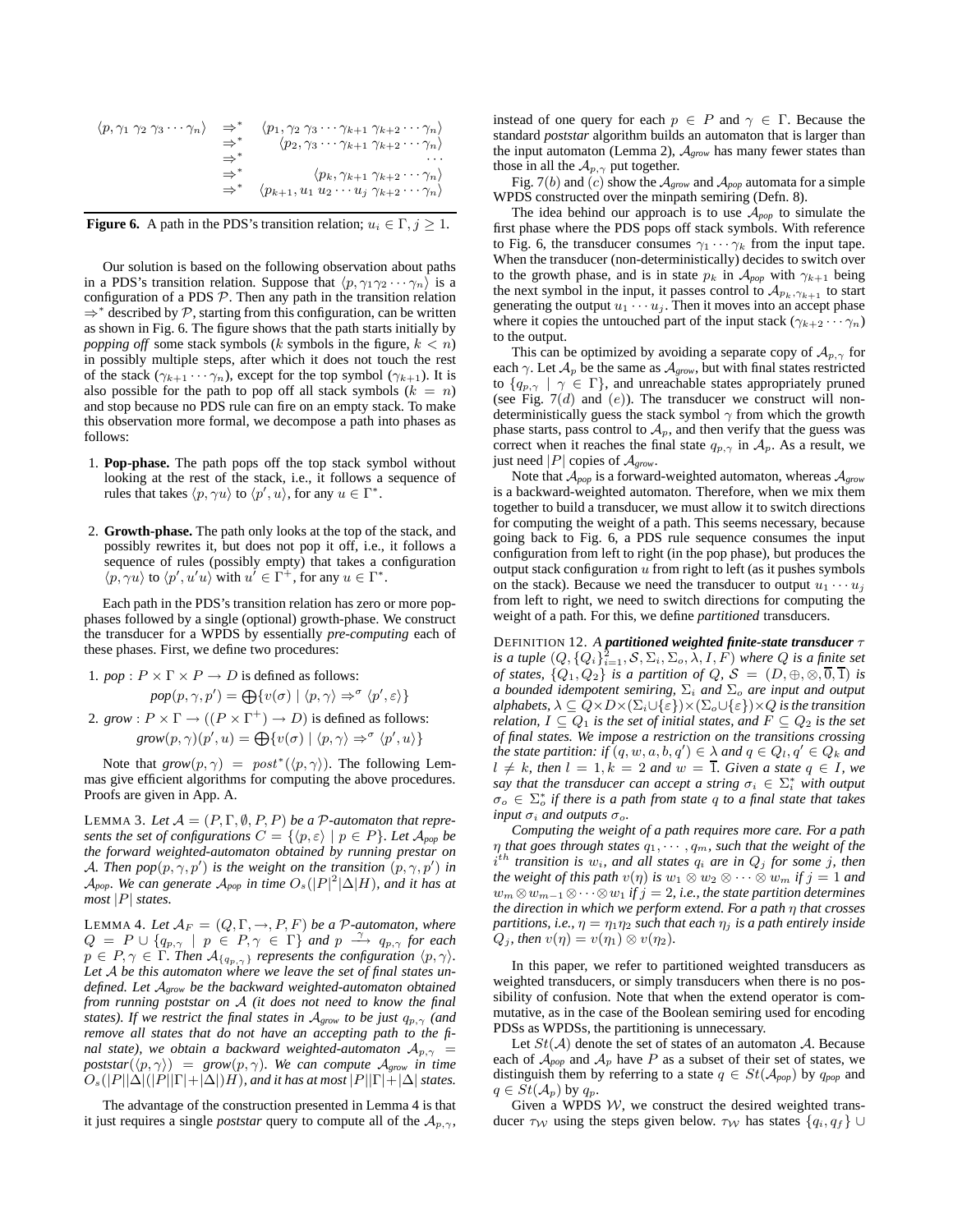

**Figure 7.** Weighted transducer construction: (a) A simple WPDS with the minpath semiring. (b) The A*grow* automaton. Edges are labeled with their stack symbol and weight. (c) The  $\mathcal{A}_{pop}$  automaton. (d) The  $\mathcal{A}_{p_1}$  automaton obtained from  $\mathcal{A}_{gaw}$ . (e) The  $\mathcal{A}_{p_2}$  automaton obtained from A*grow*. The unnamed state in (c) and (d) is an extra state added by the *poststar* algorithm used in Lemma 4. (f) The weighted transducer. The boxes represent "copies" of  $A_{pop}$ ,  $A_{p_1}$  and  $A_{p_2}$  as required by steps 2 and 3 of the construction. The transducer paths that accept input  $(p_1 a)$  and output  $(p_2 b^n)$ , for  $n \geq 2$ , with weight n are highlighted in bold.

 $St(\mathcal{A}_{pop}) \cup (\bigcup_{p \in P} St(\mathcal{A}_p))$ , input alphabet  $P \cup \Gamma$ , output alphabet  $P \cup \Gamma$ , weight domain the same as W, initial state  $q_i$ , and final state  $q_f$ . Its state partition is  $Q_1 = \{q_i\} \cup St(\mathcal{A}_{pop})$  and  $Q_2 = \{q_f\} \cup (\bigcup_{p \in P} St(\mathcal{A}_p)).$  The part of the transducer contained in  $Q_1$  simulates the pop phase, and the part contained in  $Q_2$ simulates the growth phase, including the part where the untouched part of the stack is copied to the output tape. Transitions to  $\tau_W$  are added as follows (an example is given in Fig. 7):

- 1. For each state  $p \in P$ , add the transition  $(q_i, p/\varepsilon, p_{pop})$  with weight  $\overline{1}$  to  $\tau_{\mathcal{W}}$ .
- 2. For each transition  $(p_{pop}^1, \gamma, p_{pop}^2)$  with weight w in  $\mathcal{A}_{pop}$  add the transition  $(p_{pop}^1, (\gamma/\varepsilon), p_{pop}^2)$  with the same weight to  $\tau_W$ , i.e., copy over A*pop*.
- 3. For each transition  $(q_p, \gamma', q'_p)$  in each automaton  $\mathcal{A}_p$  add the transition  $(q_p, (\varepsilon/\gamma'), q'_p)$  with the same weight to  $\tau_{\mathcal{W}}$ , i.e., copy over each of the  $\mathcal{A}_p$ .
- 4. For each  $q, q' \in P$ , add the transition  $(q_{pop}, (\varepsilon/q'), q'_p)$  with weight  $\overline{1}$  to  $\tau_W$ . This transition permits a switch from the pop phase to the growth phase. At this point, we just know that the growth phase begins in state  $q$  and ends in state  $q'$ . This step guesses the stack symbol from which the growth phase starts. The next step verifies that our guess was correct.
- 5. For each final state  $q_{p,\gamma} \in St(\mathcal{A}_p)$ , add the transition  $(q_{p,\gamma}, (\gamma/\varepsilon), q_f)$  with weight  $\overline{1}$  to  $\tau_W$ . This transition verifies that  $\gamma$  was on the input tape, and we just completed the growth phase starting from  $\gamma$ .
- 6. For each  $p, q \in P$ , add the transition  $(q_p, (\varepsilon/\varepsilon), q_f)$  with weight  $\overline{1}$  to  $\tau_W$ . This transition allows us to skip the growth phase by going directly to the final state.
- 7. For each  $\gamma \in \Gamma$ , add the transition  $(q_f, (\gamma/\gamma), q_f)$  with weight 1 to  $\tau_W$ . This part of the transducer copies over the untouched part of the input tape to the output tape.

THEOREM 2. When the transducer  $\tau_{\mathcal{W}}$ , as constructed above, is given input  $(p \ u)$ ,  $p \in P$ ,  $u \in \Gamma^*$ , then the combine over the *values of all paths in*  $\tau_{\mathcal{W}}$  *that output the string*  $(p' | u')$  *is precisely MOP* $({\langle p, u \rangle}, {\langle \langle p', u' \rangle})$ *. Moreover, this transducer can be constructed in time*  $O_s(|P||\Delta|(|P||\Gamma| + |\Delta|)H)$ *, has at most*  $|P|^2|\Gamma| + |P||\Delta|$  *states and at most*  $|P|^2|\Delta|^2$  *transitions.* 

Usually the WPDSs used for modeling programs have  $|P| = 1$ and  $|\Gamma| < |\Delta|$ . In that case, constructing a transducer has similar complexity and size as running a single *poststar* query. A proof of Thm. 2 is given in App. A.

# **6. Composing Weighted Transducers**

Composition of unweighted transducers is straightforward, but this is not the case with weighted transducers. The requirement here is to take two weighted transducers and create another one whose (weighted) language is a relational composition of the (weighted) language of the two transducers (see Lemma 1 and Defn. 9). In particular, the composition is to be performed by extend (⊗) which is the requirement that presents difficulties.

We begin with a slightly simpler problem on weighted automata. The machinery that we develop for this problem will be used for composing weighted transducers.

# **6.1 The Sequential Product of Two Weighted Automata**

Given forward-weighted automata  $A_1$  and  $A_2$ , we wish to construct another weighted automaton  $A_3$  such that for any configuration c,  $A_3(c) = A_1(c) \otimes A_2(c)$ . Assume that configurations consist of just the stack (and  $|P| = 1$ , which fixes the starting states of the automata). This is a special case of transducer composition: when a transducer only has transitions of the form  $(\gamma/\gamma)$ , it is essentially an automaton, and composition of such transducers reduces to the above problem. For the Boolean weight domain, this reduces to unweighted automaton intersection (with words accepted with weight  $\overline{0}$  being considered as words not accepted by the automaton).

Because the extend operation intuitively corresponds to concatenation of paths, a first attempt at solving this problem is to con-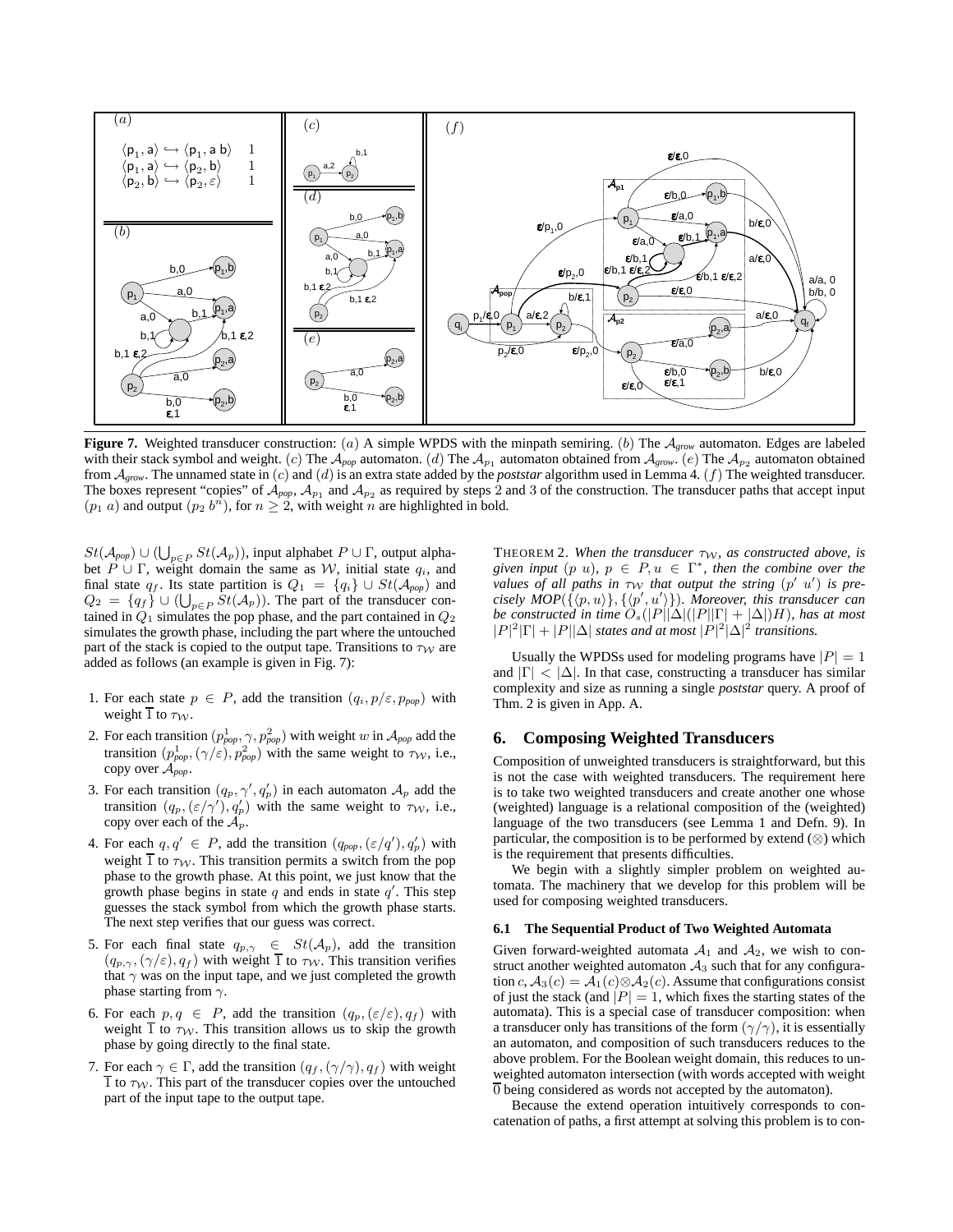

**Figure 8.** Forward-weighted automata. Their final states are  $q_1$ ,  $q_2$ and  $(q_1, q_2)$ , respectively.

catenate the two automata by connecting the final states of  $A_1$  to the initial state of  $A_2$  via an epsilon transition with weight 1. However, this concatenated structure is not satisfactory if interpreted as an automaton: reading off the desired weight for configuration  $c$  requires quantification over all paths that accept the word  $(cc)$ . For a (regular) set of configurations  $C$ , one would need quantification over the language  $\{(cc) | c \in C\}$ . This language is not even context-free. We overcome this by transferring some of the complexity into the weights, and retaining the regular structure of the automaton.

To take the sequential product of weighted automata, we start with the algorithm for intersecting unweighted automata (see §3). This is done by matching corresponding transitions in the two automata to produce a transition in the new automaton. We would like to do the same with weighted transitions. For this, given weights of the matching transitions, we want to compute a weight to put on the transition in the new automaton. Consider the automata shown in Fig. 8. Intersecting  $A_1$  and  $A_2$  without weights produces  $A_3$  (ignore the weights for now). The weight with which we want  $A_3$  to accept (a b) is  $A_1$ (a b)  $\otimes$   $A_2$ (a b) =  $w_1 \otimes w_2 \otimes w_4 \otimes w_5$ .

One way of achieving this is to pair the weights while intersecting (as shown for  $A_3$  in Fig. 8). Matching the transitions with weights  $w_1$  and  $w_4$  produces a transition with weight  $(w_1, w_4)$ . For reading off weights, we need to define operations on paired weights. Define extend on pairs  $(\otimes_p)$  to be componentwise extend  $(\otimes)$ . Then  $\mathcal{A}_3$ (a b) =  $(w_1, w_4) \otimes_p (w_2, w_5) = (w_1 \otimes w_2, w_4 \otimes$  $w_5$ ). Then by taking an extend of the two components, we get the desired answer. Essentially, the paired weights keep track of the weight from the first automaton in the first component, and the weight from the second automaton in the second component. Taking extend of the components in the paired weight of a path, produces the desired result for the (ordinary) weight of the path.

Because the number of accepting paths in an automaton may be infinite, one also needs a combine  $(\oplus_p)$  on paired weights. Defining it componentwise is not precise. For example, if  $C =$  ${c_1, c_2}$  is a set that contains two configurations, then we want the value of  $A_3(C)$  to be  $(A_1(c_1) \otimes A_2(c_1)) \oplus (A_1(c_2) \otimes A_2(c_2)).$ However, using componentwise combine, we would get  $A_3(C)$  =  $\mathcal{A}_3(c_1) \oplus_p \mathcal{A}_3(c_2) = (\mathcal{A}_1(c_1) \oplus \mathcal{A}_1(c_2), \mathcal{A}_2(c_1) \oplus \mathcal{A}_2(c_2))$  and the extend of the components gives four terms  $(\mathcal{A}_1(c_1) \otimes \mathcal{A}_2(c_1)) \oplus$  $(\mathcal{A}_1(c_2) \otimes \mathcal{A}_2(c_2)) \oplus (\mathcal{A}_1(c_1) \otimes \mathcal{A}_2(c_2)) \oplus (\mathcal{A}_1(c_2) \otimes \mathcal{A}_2(c_1)),$ which includes cross terms like  $A_1(c_1) \otimes A_2(c_2)$ . (Componentwise combine does give a safe approximation.)

We now show that, under certain circumstances, it is possible to use a different weight domain instead of weight-pairs, to precisely compute the desired value for the sequential product of weighted automata. The following defines the required weight domain.

DEFINITION 13. *The* n *th sequentializable tensor product (*n*-STP) of a weight domain*  $S = (D, \oplus, \otimes, \overline{0}, \overline{1})$  *is defined as another weight domain*  $S_t = (D_t, \oplus_t, \otimes_t, \overline{0}_t, \overline{1}_t)$  *with operations*  $\odot$  :  $D^n \to D_t$  (called the tensor operation) and DeTensor :  $D_t \to D_t$ *such that for all*  $w_j, w'_j \in D$  *and*  $t_1, t_2 \in D_t$ *,* 

- *1.*  $\odot$   $(w_1, w_2, \cdots, w_n) \otimes_t \odot$   $(w'_1, w'_2, \cdots, w'_n) = \odot$   $(w_1 \otimes w'_1, w_2 \otimes$  $w_2', \cdots, w_n \otimes w_n')$
- 2. DeTensor $(\bigcirc(w_1, w_2, \cdots, w_n)) = (w_1 \otimes w_2 \otimes \cdots \otimes w_n)$  and
- 3. DeTensor $(t_1 \oplus_t t_2) = DeTensor(t_1) \oplus DeTensor(t_2)$ .

When  $n = 2$ , we write the tensor operator as an infix operator. Note that because of the first condition in the above definition,  $\overline{1}_t = \odot(\overline{1}, \cdots, \overline{1})$  and  $\overline{0}_t = \odot(\overline{0}, \cdots, \overline{0})$ . Intuitively, one may think of the tensor product of  $i$  weights as a kind of generalized i-tuple of those weights. The first condition above implies that extend of weight-tuples must be carried out componentwise. The *DeTensor* operation is the "read-out" operation that puts together the weight-tuple by taking their extend. The third condition is the key. It distinguishes the tensor product from a simple tupling operation. It enforces that the *DeTensor* operation distribute over the combine of the tensored domain. A componentwise combine on tuples does not satisfy this condition.

If a 2-STP exists for a weight domain, then we can take the product of weighted automata for that domain: if  $A_1$  and  $A_2$  are the two input automata, then for each transition  $(p_1, \gamma, q_1)$  with weight  $w_1$  in  $A_1$ , and transition  $(p_2, \gamma, q_2)$  with weight  $w_2$ , add the transition  $((p_1, p_2), \gamma, (q_1, q_2))$  with weight  $(w_1 \odot w_2)$ . Then the value of  $A_3(c)$  for a configuration c, or the value  $A_3(C)$  for a set of configurations can be computed as before, but then followed by the *DeTensor* operation.

The proof follows from the definitions. Let  $accPath(A_i, \sigma_u, w)$ be a predicate that denotes that  $\sigma_u$  is a path in  $\mathcal{A}_i$  from its initial state to a final state that accepts the word  $u$ , and  $w$  is the weight of the path (computed by performing extends of weights on transitions in the path, in order). The way the automata-intersection algorithm is carried out, we know that paths that accept a word  $u$  in  $A_3$  are in one-to-one correspondence with paths that accept  $u$  in  $A_1$  and paths that accept u in  $\mathcal{A}_2$ . If  $\sigma_u^i$  is an accepting path for u in  $\mathcal{A}_i$  ( $i = 1, 2$ ), then we can uniquely determine an accepting path  $\langle \sigma_u^1, \sigma_u^2 \rangle$  for u in  $A_3$ , and vice versa. These properties can be used to prove that if  $accPath(A_3, \langle \sigma_u^1, \sigma_u^2 \rangle, w)$  holds, then  $w = w_1 \odot w_2$  such that  $\operatorname{accPath}(\mathcal{A}_i, \sigma_u^i, w_i)$  hold for  $i = 1, 2$ . This gives us:

$$
DeTensor(\mathcal{A}_3(C))
$$
  
= DeTensor( $\bigoplus_i \{w \mid accPath(\mathcal{A}_3, \sigma_c, w), c \in C\}$ )  
=  $\bigoplus \{DeTensor(w) \mid accPath(\mathcal{A}_3, \sigma_c, w), c \in C\}$   
=  $\bigoplus \{DeTensor(w_1 \odot w_2) \mid accPath(\mathcal{A}_i, \sigma_c^i, w_i), c \in C, i = 1, 2, \sigma_c = \langle \sigma_c^1, \sigma_c^2 \rangle\}$   
=  $\bigoplus \{w_1 \otimes w_2 \mid accPath(\mathcal{A}_i, \sigma_c^i, w_i), c \in C, i = 1, 2\}$   
=  $\bigoplus \{A_1(c) \otimes A_2(c) \mid c \in C\}$ 

With the application of the *DeTensor* operation at the end,  $A_3$ behaves like the desired automaton for the product of  $A_1$  and  $A_2$ . A similar construction and proof hold for taking the product of  $n$ automata at the same time, when an  $n$ -STP exists.

Before generalizing to composition of transducers, we show that  $n$ -STP exists, for all  $n$ , for the weight domains presented in this paper (§4.1 and §4.2).

#### **6.2 Sequentializable Tensor Product**

Let  $S = (D, \oplus, \otimes, \overline{0}, \overline{1})$  whose STP we wish to construct. The first thing to note is that if the extend operation is commutative (in this case, we say  $S$  is commutative),  $S$  is its own STP for all  $n$ . The tensor operation can be defined as the extend of all its arguments, and *DeTensor* operation as identity. This result is somewhat expected: the difficulty in taking the sequential product of weighted automata  $A_1$  and  $A_2$  is that while the input word (or configuration) is read synchronously by them, their weights have to be read off in sequence (first  $A_1(c)$ , then  $A_2(c)$ )). When extend is commutative, the weights can be read off synchronously as well. In this case, when weighted transitions are matched during the intersection operation, the weight on the new transition can be the extend of the weights on the matching transitions.

Recall that PDSs are the special case of WPDSs with the Boolean weight domain. The above result shows that our algorithm for WPDSs, when dealing with the Boolean weight domain, reduces exactly to the one we gave for PDSs (§3).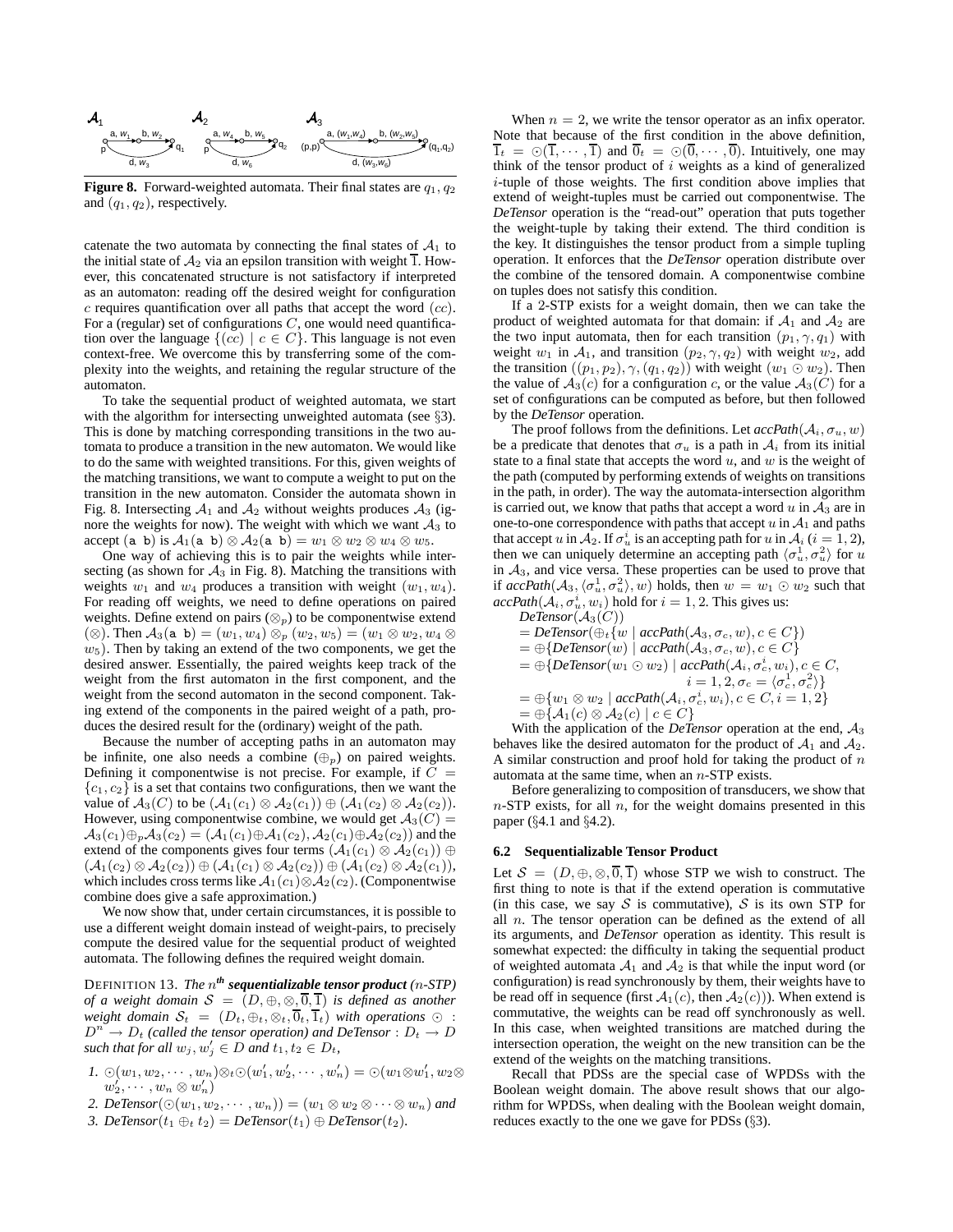For commutative domains, it is easy to construct their STP, but they are not very useful for encoding abstractions for CBA. Under a commutative extend, interference from other threads can have no effect on the execution of a thread. This is unreasonable to assume for models of programs (i.e., for CBA). However, such domains still play an important role in constructing STPs. We show that STPs can be constructed for *matrix domains* built on top of a commutative domain.

DEFINITION 14. Let  $S_c = (D_c, \oplus_c, \otimes_c, \overline{0}_c, \overline{1}_c)$  *be a commutative weight domain. Then a matrix weight domain on*  $S_c$  *of order n is a* weight domain  $S = (D, \oplus, \otimes, \overline{0}, \overline{1})$  *such that* D *is the set of all matrices of size*  $n \times n$  *with elements from*  $D_c$ ;  $\oplus$  *on matrices is element-wise*  $\bigoplus_c$ ;  $\otimes$  *of matrices is matrix multiplication*;  $\overline{0}$  *is the matrix in which all elements are*  $\overline{0}_c$ ;  $\overline{1}$  *is the identity matrix*  $(\overline{1}_c$  *on the primary diagonal and*  $\overline{0}_c$  *everywhere else*).

The reader can verify that  $S$ , as defined above, is indeed a bounded idempotent semiring (even if  $S_c$  is not commutative). Let B be the Boolean weight domain with elements  $\overline{1}_B$  and  $\overline{0}_B$ . The relational weight domain (Defn. 7) on a set  $G = \{g_1, g_2, \dots, g_{|G|}\},$ is a matrix weight domain on  $\mathcal B$  of order  $|G|$ : a binary relation on  $G$ can be represented as a matrix such that the  $(i, j)$  entry of the matrix is  $\overline{1}_\mathcal{B}$  if and only if  $(g_i, g_j)$  is in the relation. Relational composition then corresponds to matrix multiplication. Similarly, the relational weight domain on  $(G, S_c)$  (Defn. 10) is a matrix weight domain on  $\mathcal{S}_c$  of order |G|, provided  $\mathcal{S}_c$  is commutative.

The advantage of looking at weights as matrices is that it gives us essential structure to manipulate for constructing the STP. We need the following operation on matrices: the *Kronecker product* [44] of two matrices A and B, of sizes  $n_1 \times n_2$  and  $n_3 \times n_4$ , respectively, is a matrix C of size  $(n_1 n_3) \times (n_2 n_4)$  such that  $C(i, j)$  =  $A(i \, \text{div} \, n_3, j \, \text{div} \, n_4) \otimes B(i \mod n_3, j \mod n_4)$ , where matrix indices start from zero. It is much easier to understand this definition pictorially (writing  $A(i, j)$  as  $a_{ij}$ ):

$$
C = \left( \begin{array}{ccc} a_{11}B & \cdots & a_{1n_2}B \\ \vdots & \ddots & \vdots \\ a_{n_11}B & \cdots & a_{n_1n_2}B \end{array} \right)
$$

The Kronecker product is an associative operation, and also written as the tensor product ⊙. Moreover, it is well known that for matrices  $A, B, C, D$  with elements that have commutative multiplication,  $(A \odot B) \otimes (C \odot D) = (A \otimes C) \odot (B \otimes D)$ .

Note that the Kronecker product has all pairwise products of elements from the original matrices. One can come up with *projection* matrices  $p_i$  (with just  $\overline{1}$  and  $\overline{0}$  entries) such that  $p_i \otimes m \otimes p_j$  selects the  $(i, j)$  entry of m (zeros out other entries). Using these matrices in conjunction with *permutation* matrices, one can compute the product of two matrices from their Kronecker product: there are fixed matrices  $e_i, e_j$  and an expression  $\theta_m = \bigoplus_{i,j} (e_i \otimes m \otimes e_j)$ , such that  $\theta_{m_1 \odot m_2} = m_1 \otimes m_2$ . This can be generalized to multiple matrices to get an expression  $\theta_m$  of the same form as above, such that  $\theta_{m_1 \odot \cdots \odot m_n} = m_1 \otimes \cdots \otimes m_n$ . The advantage of having an expression of this form is that  $\theta_{m_1\oplus m_2} = \theta_{m_1} \oplus \theta_{m_2}$  (because matrix multiplication distributes over their addition, or combine).

THEOREM 3. *A* n*-STP exists on matrix domains for all* n*. If* S *is a matrix domain of order* r*, then its* n*-STP is a matrix domain of order* r <sup>n</sup> *with the following operations: the tensor product of weights is defined as their Kronecker product, and the DeTensor operation is defined as*  $\lambda m.\theta_m$ *.* 

The necessary properties for the tensor operation follow from those for Kronecker product (this is where we need commutativity of the underlying semiring) and the expression  $\theta_m$ . This also implies that the tensor operation is associative and one can build

weights in the  $n^{\text{th}}$  STP from a weight in the  $(n-1)^{th}$  STP and the original matrix weight domain by taking the Kronecker product. This, in turn, implies that the sequential product of  $n$  automata can be built from that of the first  $(n - 1)$  automata and the last automaton. The same holds for composing  $n$  transducers. Therefore, the context-bound can be increased incrementally, and the transducer constructed for  $(\Rightarrow_1^c)^k$  can be used to construct one for  $(\Rightarrow_1^c)^{k+1}$ .

The weight domain for ARA (§4.2.1) is not quite a matrix weight domain, but it is similar. The weights are matrices over integers, which have a commutative multiplication. Extend is elementwise matrix multiplication and combine is elementwise matrix addition. Therefore, defining the tensor and *DeTensor* operations as for matrix domains (but elementwise), we obtain most of the desired properties. However, just as for interprocedural ARA one needed to prove two properties to show that combine and extend can be carried out on the basis instead of the whole vector space, one needs to prove the same for tensor and *DeTensor*: for weights  $w_1, w_2,$ 

$$
\begin{array}{rcl}\n\beta(w_1 \odot w_2) & = & \beta(\beta(w_1) \odot \beta(w_2)) \\
\beta(\text{DeTensor}(w_1)) & = & \beta(\text{DeTensor}(\beta(w_1)))\n\end{array}
$$

These properties follow quite trivially from the linearity of Kronecker product and the *DeTensor* operator (both distribute over addition).

#### **6.3 Composing Transducers**

If our weighted transducers were unidirectional (completely forwards or completely backwards) then composing them would be the same as taking the product of weighted automata: the weights on matching transitions would get tensored together. However, our transducers are partitioned, and have both a forwards component and a backwards component. To handle the partitioning, we need two more operations on weights.

DEFINITION 15. Let  $S = (D, \oplus, \otimes, \overline{0}, \overline{1})$  *be a weight domain.* Then a **transpose** operation on this domain is defined as  $(.)^T$  :  $D \rightarrow D$  such that for all  $w_1, w_2 \in D$ ,  $w_1^T \otimes w_2^T = (w_2 \otimes$  $(w_1)^T$  and it is its self inverse:  $(w_1^T)^T = w_1$ . A n **transpos***able STP (TSTP) on* S *is defined as an* n*-STP along with another de-tensor operation: TDeTensor* :  $D^n \rightarrow D$  *such that*  $\mathit{TDeTensor}(\bigcirc(w_1, w_2, \cdots, w_n)) = w_1 \otimes w_2^T \otimes w_3 \otimes w_4^T \otimes \cdots w_n',$ where  $w'_n = w_n$  if n is odd and  $w_n^T$  if n is even.

TSTPs always exist for matrix domains: the transpose operation is just the matrix-transpose operation, and the *TDeTensor* operation can be defined using an expression similar to that for *DeTensor*. We can use TSTPs to remove the partitioning. Let  $\tau$  be a partitioned weighted transducer on  $S$ , for which a transpose exists, as well as a 2-TSTP. The partitioning on the states of  $\tau$  naturally defines a partitioning on its transitions as well (a transition is said to belong to the partition of its source state). Replace weights  $w_1$  in the first (forwards) partition with  $(w_1 \odot \overline{1})$ , and weights  $w_2$  in the second (backwards) partition with  $(\overline{1} \odot w_2^T)$ . This gives a completely forwards transducer  $\tau'$  (without any partitioning). The invariant is that for any sets of configurations S and T,  $\tau(S,T)$ , which is the combine over all weights with which the transducer accepts  $(s, t), s \in S, t \in T$ , equals  $TDeTensor(\tau'(S, T)).$ 

This can be extended to compose partitioned weighted transducers. Composing  $n$  transducers requires a  $2n$ -TSTP. First, each transducer is converted to a non-partitioned one over the 2-TSTP domain. Then input/output labels are matched just as for unweighted transducers, and the weights are tensored together, just as for the sequential product of automata.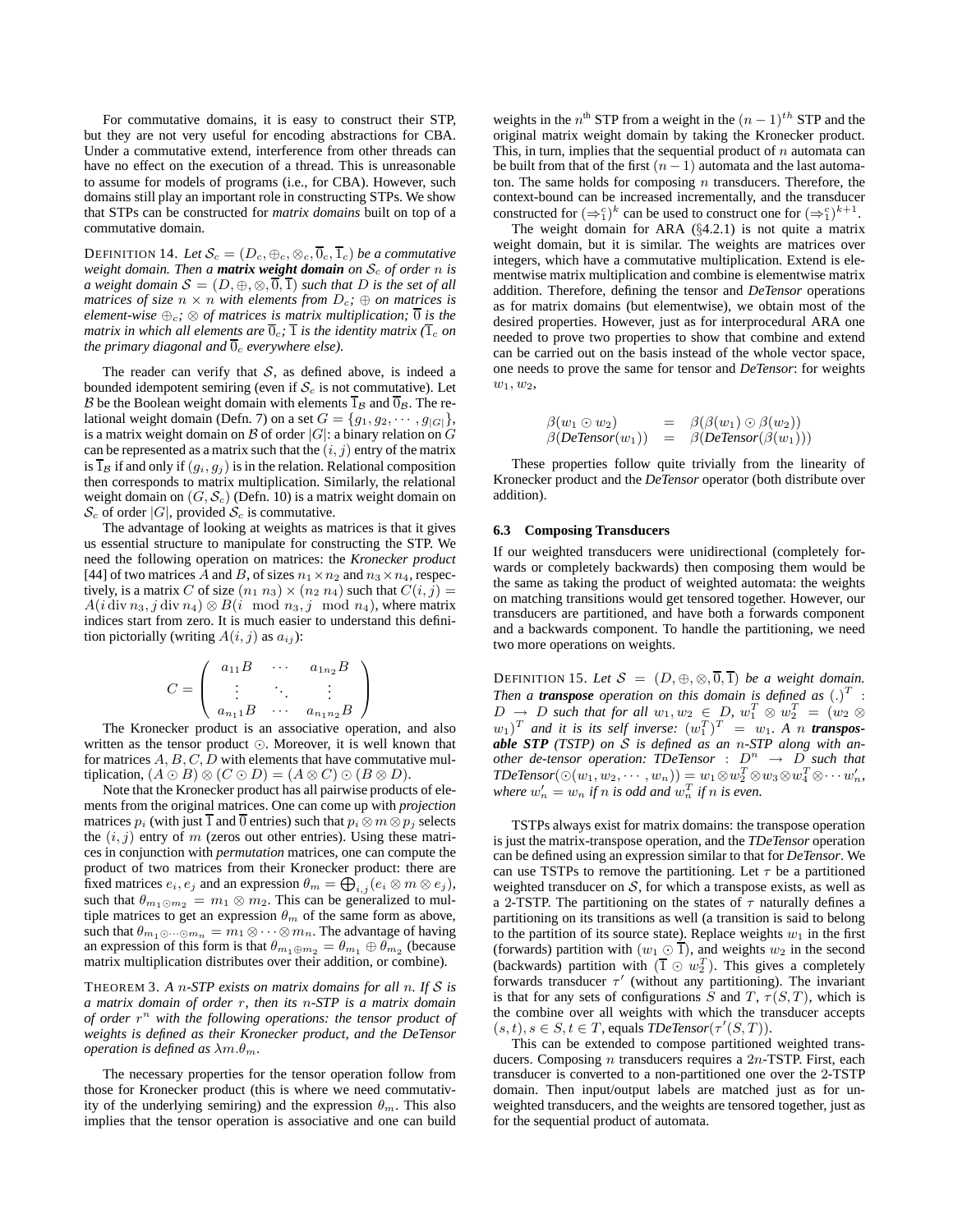**THEOREM 4. Given** *n weighted transducers*  $\tau_1, \dots, \tau_n$  *on a weight domain with* 2n*-TSTP, the above construction produces a weighted transducer* τ *such that for any sets of configurations* S *and*  $\overline{T}$ *, TDeTensor*( $\tau(S,T)$ ) =  $R(S,T)$ *, where* R *is the weighted composition of*  $\mathcal{L}(\tau_1), \cdots, \mathcal{L}(\tau_n)$ .

# **7. Implementability of CBA**

This paper develops novel machinery that shows how precise CBA can be carried out for various abstractions, including infinite-state abstractions. Our algorithms may have practical value, as well. The QR algorithm requires an explicit fan-out proportional to  $|G|$  for each context switch, which can be very large. To some extent, this huge complexity is unavoidable, as shown by the following result (a proof is in App. A).

**THEOREM 5.** The language  $\{ \langle M, 0^k, c_1, c_2 \rangle \mid M \text{ is a set of }$ *PDSs with shared state,*  $c_1$  *and*  $c_2$  *are configurations of* M, *and*  $c_1(\Rightarrow_1^c)^{k+1}c_2$  *is NP-complete.* 

However, the analysis of sequential Boolean programs is also NP-complete (in the size of the Boolean program; the above result is in terms of the size of the PDS) but tools [4, 17, 42] are able to handle them efficiently, essentially, by using BDDs to encode weights (or binary relations). The fan-out operation of the QR algorithm requires explicit enumeration of global states, which destroys sharing inside BDDs. Our algorithm, based on transducers, requires no fan-out, and BDD-encoded valuations never need to be enumerated.

We used matrix domains only to prove the existence of STPs. Weights need not be represented using matrices. If binary relations are represented using BDDs, then taking their tensor product reduces to concatenating them (and doubling the number of BDD variables), which is a linear-time operation. Composing  $n$  transducers would produce BDDs with  $n$  times the variables (a linear increase). The disadvantage of our algorithm is that the transducers we create have  $|\Gamma|$  number of states (where  $\Gamma$  is the set of program control locations) and, consequently, the final transducer may have  $|\Gamma|^k$  number of states. However, considering the fact that solving CBA just requires one query on this large transducer, we can use techniques such as building it lazily [26] or exploiting the symmetric structure of compositions (the same transducer is composed each time). We plan to explore these issues in future work. Moreover, different abstractions can be used for increasing the precision of CBA.

# **8. Related Work**

Some of the related work has already been covered in §1 and §2. In this section we discuss some of the more technically related work.

A CBA of bounded-heap-manipulating Boolean programs is given in [7]. It encodes such Boolean programs using PDSs, and then uses the QR algorithm. Reachability analysis of concurrent recursive programs has also been considered in [6, 11, 34]. These works tackle the problem by computing overapproximations of the execution paths of the program, whereas here we compute underapproximations (bounded context) of the reachable configurations. Analysis under restricted communication policies (in contrast to shared memory) has also been considered [8, 19].

**Constructing transducers.** As mentioned in the introduction, a transducer construction for solving reachability in PDSs was given earlier by Caucal [10]. However, the construction was given for prefix-rewriting systems in general and is not accompanied by a complexity result, except for the fact that it runs in polynomial time. Our construction for PDSs, obtained as a special case of the construction given in §5, is quite efficient. The technique, however, seems to be related. Caucal constructed the transducer by exploiting the fact that the language of the transducer is a union of the relations  $(pre^*(\langle p,\gamma\rangle), post^*(\langle p,\gamma\rangle))$  for all  $p \in P$  and  $\gamma \in \Gamma$ , with an identity relation appended onto them to accept the untouched part of the stack. This is similar to our decomposition of PDS paths (see Fig. 6). Construction of a transducer for WPDSs has not been considered before. This was crucial for developing an algorithm for a general CBA.

The *pop*-function used in §5 represents summary information about paths, and is similar to the use of composed transformer functions from [12], summary functions from [43], summary edges from [39], and summary micro-functions from [41]. In all of these cases, information is tabulated that summarizes the net effect of following all possible paths from certain kinds of sources to certain kinds of targets. The path information is pre-computed and added to a structure that is used for answering queries.

One difference between our work and the afore mentioned work is that in all of the latter the paths summarized are same-level valid paths (paths in which pushes and pops match as in a language of balanced parentheses), whereas the *pop*-function summarizes paths that result in the net loss of a stack symbol. In this respect, the *pop*function is more like the "unbalanced-by-1" summarization information used in the simulation technique for testing membership of a string in the language accepted by a 2NDPDA (2-way nondeterministic PDA) [1]. Note that the "unbalanced-by-1" nature of the *pop*-function is what makes it useful in an automaton construction (i.e., the popped symbol corresponds to a letter consumed by the automaton).

**Composing transducers.** There is a large body of work on weighted automata and weighted transducers in the speechrecognition community [26, 27]. However, the weights in their applications usually satisfy many more properties than those of a semiring, including the existence of an inverse and commutativity of extend. We refrain from making such assumptions.

The sequential product of weighted automata on semirings was also considered in [23]. However, it was presented for the special case of taking one product of a forwards automaton with a backwards one. It cannot take the product of three or more automata. The techniques in this paper are for taking the product any number of times (provided STPs exist).

# **References**

- [1] A. Aho, J. Hopcroft, and J. Ullman. Time and tape complexity of pushdown automaton languages. *Information and Control*, 13(3):186–206, 1968.
- [2] G. Balakrishnan and T. Reps. Analyzing memory accesses in x86 executables. In *CC*, 2004.
- [3] T. Ball, R. Majumdar, T. Millstein, and S. K. Rajamani. Automatic predicate abstraction of C programs. In *PLDI*, 2001.
- [4] T. Ball and S. Rajamani. Bebop: A symbolic model checker for boolean programs. In *SPIN*, 2000.
- [5] A. Bouajjani, J. Esparza, and O. Maler. Reachability analysis of pushdown automata: Application to model checking. In *CONCUR*, 1997.
- [6] A. Bouajjani, J. Esparza, and T. Touili. A generic approach to the static analysis of concurrent programs with procedures. In *POPL*, 2003.
- [7] A. Bouajjani, S. Fratani, and S. Qadeer. Context-bounded analysis of multithreaded programs with dynamic linked structures. In *CAV*, 2007.
- [8] A. Bouajjani, M. Müller-Olm, and T. Touili. Regular symbolic analysis of dynamic networks of pushdown systems. In *CONCUR*, 2005.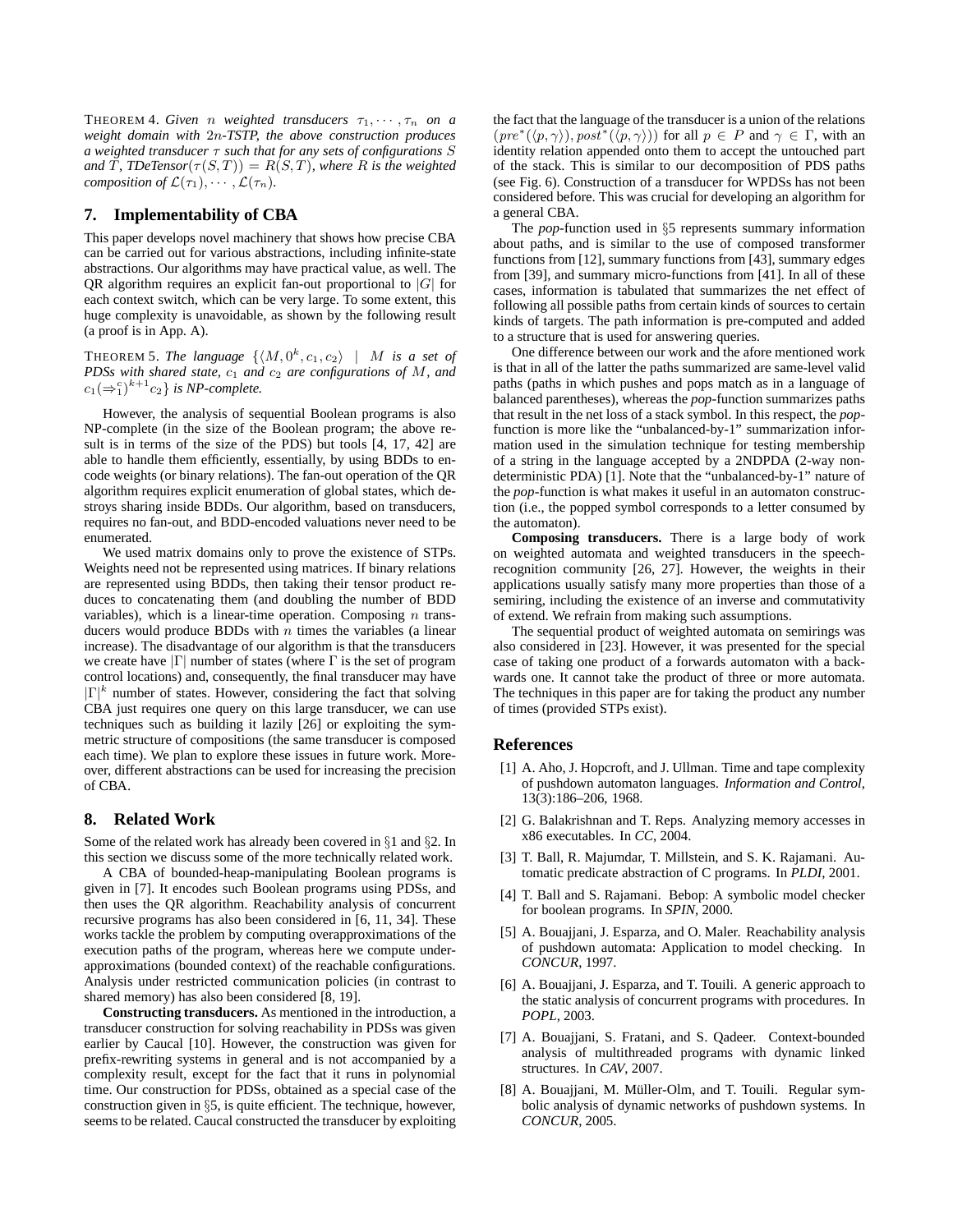- [9] J. R. Büchi. *Finite Automata, their Algebras and Grammars*. Springer-Verlag, 1988. D. Siefkes (ed.).
- [10] D. Caucal. On the regular structure of prefix rewriting. *Theor. Comput. Sci.*, 106(1):61–86, 1992.
- [11] S. Chaki, E. M. Clarke, N. Kidd, T. W. Reps, and T. Touili. Verifying concurrent message-passing C programs with recursive calls. In *TACAS*, 2006.
- [12] P. Cousot and R. Cousot. Static determination of dynamic properties of recursive procedures. In *Formal Descriptions of Programming Concepts*. 1978.
- [13] J. Esparza, D. Hansel, P. Rossmanith, and S. Schwoon. Efficient algorithms for model checking pushdown systems. In *CAV*, 2000.
- [14] A. Finkel, B. Willems, and P. Wolper. A direct symbolic approach to model checking pushdown systems. *Electronic Notes in Theoretical Computer Science*, 9, 1997.
- [15] M. R. Garey and D. S. Johnson. *Computers and Intractability: A Guide to the Theory of NP-Completeness*. W. H. Freeman, 1979.
- [16] S. Gulwani and G. C. Necula. Precise interprocedural analysis using random interpretation. In *POPL*, 2005.
- [17] T. Henzinger, R. Jhala, R. Majumdar, and G. Sutre. Lazy abstraction. In *POPL*, 2002.
- [18] J. Hopcroft and J. Ullman. *Introduction to Automata Theory, Languages, and Computation*. Addison-Wesley, 1979.
- [19] V. Kahlon and A. Gupta. On the analysis of interacting pushdown systems. In *POPL*, 2007.
- [20] J. Kam and J. Ullman. Monotone data flow analysis frameworks. *Acta Inf.*, 7(3):305–318, 1977.
- [21] M. Karr. Affine relationships among variables of a program. *Acta Inf.*, 6:133–151, 1976.
- [22] J. Knoop and B. Steffen. The interprocedural coincidence theorem. In *CC*, 1992.
- [23] A. Lal, N. Kidd, T. Reps, and T. Touili. Abstract error projection. In *SAS*, 2007.
- [24] A. Lal, J. Lim, M. Polishchuk, and B. Liblit. Path optimization in programs and its application to debugging. In *ESOP*, 2006.
- [25] A. Lal, T. Reps, and G. Balakrishnan. Extended weighted pushdown systems. In *CAV*, 2005.
- [26] M. Mohri, F. Pereira, and M. Riley. Weighted automata in text and speech processing. In *ECAI*, 1996.
- [27] M. Mohri, F. Pereira, and M. Riley. The design principles of a weighted finite-state transducer library. In *TCS*, 2000.
- [28] M. Müller-Olm and H. Seidl. On optimal slicing of parallel programs. In *STOC*, 2001.
- [29] M. Müller-Olm and H. Seidl. Precise interprocedural analysis through linear algebra. In *POPL*, 2004.
- [30] M. Müller-Olm and H. Seidl. Analysis of modular arithmetic. In *ESOP*, 2005.
- [31] M. Müller-Olm and H. Seidl. A generic framework for interprocedural analysis of numerical properties. In *SAS*, 2005.
- [32] M. Musuvathi and S. Qadeer. Iterative context bounding for systematic testing of multithreaded programs. In *PLDI*, 2007.
- [33] F. Nielson, H. R. Nielson, and C. Hankin. *Principles of Program Analysis*. Springer-Verlag, 1999.
- [34] G. Patin, M. Sighireanu, and T. Touili. Spade: Verification of multithreaded dynamic and recursive programs. In *CAV*, 2007.
- [35] E. Post. A variant of a recursively unsolvable problem. *Bulletin of the American Mathematical Society*, 52, 1946.
- [36] S. Qadeer and J. Rehof. Context-bounded model checking of concurrent software. In *TACAS*, 2005.
- [37] S. Qadeer and D. Wu. KISS: Keep it simple and sequential. In *PLDI*, 2004.
- [38] G. Ramalingam. Context-sensitive synchronization-sensitive analysis is undecidable. In *TOPLAS*, 2000.
- [39] T. Reps, S. Horwitz, and M. Sagiv. Precise interprocedural dataflow analysis via graph reachability. In *POPL*, 1995.
- [40] T. Reps, S. Schwoon, S. Jha, and D. Melski. Weighted pushdown systems and their application to interprocedural dataflow analysis. In *SCP*, volume 58, 2005.
- [41] M. Sagiv, T. Reps, and S. Horwitz. Precise interprocedural dataflow analysis with applications to constant propagation. *TCS*, 167, 1996.
- [42] S. Schwoon. *Model-Checking Pushdown Systems*. PhD thesis, Technical Univ. of Munich, Munich, Germany, July 2002.
- [43] M. Sharir and A. Pnueli. Two approaches to interprocedural data flow analysis. In *Program Flow Analysis: Theory and Applications*. Prentice-Hall, Englewood Cliffs, NJ, 1981.
- [44] Wikipedia. Kronecker product. http://en.wikipedia. org/wiki/Kronecker product.

# **A. Proofs**

*Lemma 3.* A formal proof for this lemma would follow from a characterization of the rule sequences that each automaton transition represents, based on the *abstract grammar* formulation of *prestar* [40]. We give a slightly informal, but intuitive, proof here. We use the fact that the saturation-based implementation of *prestar* is correct [40].

The lemma runs *prestar* on the empty automaton (which represents the configuration set  $C = \{ \langle p, \varepsilon \rangle \mid p \in P \}$ ). Let  $\beta$  be a stack symbol not in Γ, and  $\mathcal{A}_{\beta}^{p}$  be an automaton with two states  $\{p, q\}, q \notin P$  and a single transition  $(p, \beta, q)$ . Let q be the final state of this automaton. Because  $\beta \notin \Gamma$ , running *prestar* on  $\mathcal{A}_{\beta}^p$  will return the same automaton as the one returned by running *prestar* on the empty automaton, except for the extra transition  $(p, \beta, q)$ (because no rule can match  $\beta$ ).  $\mathcal{A}_{\beta}^{p}$  represents the configuration set  $\{\langle p, \beta \rangle\}$ , and therefore,  $\mathcal{A}_{\beta}^{p}(\langle p', \gamma, \beta \rangle) = pop(p', \gamma, p)$  according to the definition of *pop*. However,  $\mathcal{A}_{\beta}^{p}(\langle p', \gamma \beta \rangle)$  is exactly the weight on the transition  $(p', \gamma, p)$  because the only path in  $\mathcal{A}_{\beta}^p$  that accepts  $(\gamma \beta)$  starting in state  $p'$  is the one that follows transitions  $(p', \gamma, p)$  and  $(p, \beta, q)$ . The results follows by repeating the argument for all  $p \in P$ .

*Lemma 4.* The proof is similar to the one given for Lemma 3. Let  $\beta \notin \Gamma$  be a new stack symbol. Let  $\mathcal{A}_{\beta}^{p,\gamma}$  be the automaton  $\mathcal A$  with an extra state  $q_f$  and an extra transition  $(q_{p,\gamma}, \beta, q_f)$ . Let  $q_f$  be the final state of this automaton.  $\mathcal{A}_{\beta}^{p,\gamma}$  represents the configuration set  $\{\langle p, \gamma \beta \rangle\}$ . The automaton returned by *poststar*( $\mathcal{A}_{\beta}^{p,\gamma}$ ) would then represent the configuration set  $\text{grow}(p, \gamma)$  with  $\beta$  appended at the end of the stack. The proof follows from the fact that running *poststar* on  $\mathcal{A}_{\beta}^{p,\gamma}$  is the same as running it on A (for all p and  $\gamma$ ) with the exception of the extra  $\beta$ -transition.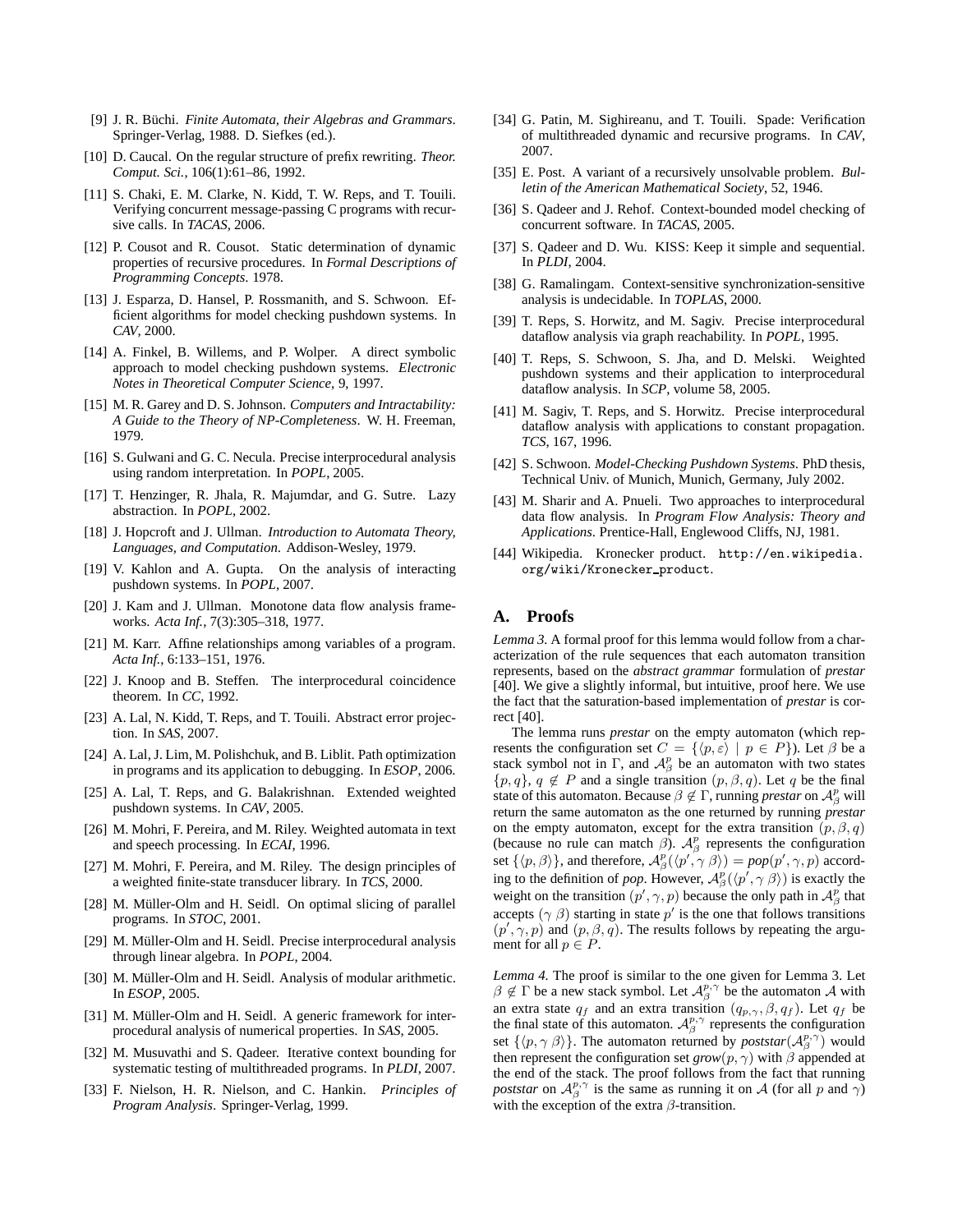$$
\langle p, \gamma_1 \gamma_2 \cdots \gamma_n \rangle \Rightarrow^* \langle p_1, \gamma_2 \cdots \gamma_n \rangle \newline \Rightarrow^* \langle p_2, \gamma_3 \cdots \gamma_n \rangle \newline \Rightarrow^* \cdots \newline \Rightarrow^* \langle p_k, \gamma_{k+1} \cdots \gamma_n \rangle \newline \Rightarrow^* \langle p_{k+1}, u \gamma_{k+2} \cdots \gamma_n \rangle \newline w_k \newline \Rightarrow^* \langle p_{k+1}, u \gamma_{k+2} \cdots \gamma_n \rangle \newline w_{k+1}
$$

**Figure 9.** A path in the PDS's transition relation with corresponding weights of each step.

*Theorem 2.* The proof is based on the observation made in Fig. 6. Suppose we have a path in the PDS transition relation from  $\langle p, \gamma_1 \gamma_2 \cdots \gamma_n \rangle$  to  $\langle p_{k+1}, u \gamma_{k+2} \cdots \gamma_n \rangle$  that can be broken down as shown in Fig. 9.

Then in the transducer, we can take the path starting at  $q_i$  that first takes the transition  $(q_i, (p/\varepsilon), p_{pop})$  (Step 1 of the construction) and moves into state p of A*pop*. Then it successively takes the transitions  $(p_1, (\gamma_2/\varepsilon), p_2)$ ,  $(p_2, (\gamma_3/\varepsilon), p_3), \cdots, (p_{k-1}, (\gamma_k/\varepsilon), p_k)$  (Step 2), all the time staying inside  $A_{pop}$ . If the weight of the i<sup>th</sup> such transition is w<sup>i</sup>, then  $w^i \sqsubseteq w_i$  (where  $a \sqsubseteq b$  iff  $a \oplus b = a$ ). This follows from Lemma 3. Next, the transducer can take transition  $(p_k, (\varepsilon/p_{k+1}), p_{k+1})$  (Step 4) and move into  $\mathcal{A}_{p_k}$ . Then it can take a path that outputs u and move into state  $q_{p_k,\gamma_{k+1}}$ . There is one such path because  $A_{p_k}$  can accept u starting in state  $p_{k+1}$ (representing the configuration  $\langle p_{k+1}, u \rangle$ ) when the final state is  $q_{p_k,\gamma_{k+1}}$  (Lemma 4). Moreover, the combine of weights of all such paths in the transducer is  $\subseteq w_{k+1}$ . After this, the transducer can take transition  $(q_{p_{k+1},\gamma_{k+1}}, (\gamma_{k+1}/\varepsilon), q_f)$  (Step 5) and copy the stack  $(\gamma_{k+2} \cdots \gamma_n)$  on to the output tape in the final state  $q_f$  (Step 7). The path we just described took input  $(p \gamma_1 \gamma_2 \cdots \gamma_n)$  and output  $(p_{k+1} u \gamma_{k+2} \cdots \gamma_n)$  as required, and the combine of weights of all such paths is ⊑ the weight of the path shown in Fig. 9  $(w_1 \otimes w_2 \otimes \cdots \otimes w_{k+1})$ . Note that there is a corresponding path in the transducer (that uses transitions inserted in Step 6) when the path shown in Fig. 9 has no growth phase.

To argue the other direction, the reasoning is similar. A path in the transducer must start in state  $q_i$ , then move into  $A_{pop}$ , then into  $\mathcal{A}_p$  (for some  $p \in P$ ) and then move to state  $q_f$ . Keeping track of the input and output required for this path, we can build the WPDS path as in Fig. 9. Using Lemmas 3 and 4, the weight of such a path in the transducer would be ⊒ the combine of weights of all paths between the configurations in the PDS's transition relation.

*Theorem 5.* [SKETCH] The proof follows from two earlier pieces of work. Ramalingam [38] showed that reachability in multi-threaded programs with synchronization primitives is undecidable by giving a reduction from the Post's correspondence problem (PCP) [35]. We also know that bounded-PCP is NP-complete [15, Problem SR11]. It is easy to see that shared memory with a bounded number of context switches can simulate a similar number of synchronization steps. Thus, Ramalingam's reduction can be used to give a reduction from bounded-PCP to CBMC.

## **B. Local Variables**

Local variables pose a complication for WPDSs. An extension of WPDSs to handle abstractions with local variables (for sequential programs) is given in [25]. We will only summarize the essential details of that paper here. Also, because it is hard to characterize abstractions with local variables using matrix domains, we only focus on CBA of Boolean programs (with variations such as finding the shortest trace) and affine programs.

#### **B.1 Boolean Programs**

#### **Sequential analysis**

For encoding Boolean programs with local variables, assume, without loss of generality, that each procedure has the same number of local variables. Let  $G$  be the set of valuations of the global variables and L be the set of valuations of local variables. Weights, abstracting program statements, are now binary relations on  $G \times L$ . The weight domain is a relational weight domain on the set  $G \times L$  but with an extra *merge* function defined on weights. Because different weights can talk about local variables from different procedures, one cannot take relational composition of weights from different procedures. The *merge* function is used to change the scope of a weight. It existentially quantifies out the current transformation on local variables and replaces it with an identity relation. Formally, it can be defined as follows:

$$
merge(w) = \{(g_1, l_1, g_2, l_1) \mid (g_1, l_1, g_2, l_2) \in w\}
$$

Once the summary of a procedure is calculated as a weight  $w$ involving local variables of the procedure, the *merge* function is applied to it, and the result  $merge(w)$  is passed to the callers of that procedure. This makes sure that local variables of one procedure do not interfere with those of another procedure. The property required of *merge* is that it should distribute over combine, i.e.,  $merge(w_1 \oplus w_2) = merge(w_1) \oplus merge(w_2)$ . More details can be found in [25].

For encoding Boolean programs with other abstractions, such as finding the shortest trace, one can use the relational weight domain on  $(G \times L, S)$ , where S is a weight domain such as the minpath semiring (transparent to the presence or absence of local variables). The *merge* function on weights from this domain can be defined as follows:

$$
merge(w) = \lambda(g_1, l_1, g_2, l_2). \quad \text{if } (l_1 \neq l_2) \text{ then } \overline{0}_S
$$
  
else  $\bigoplus_{l \in L} w(g_1, l_1, g_2, l)$ 

# **Context-Bounded Analysis**

For CBA, the two main steps are transducer construction and their composition. The transducer construction does not change, except for the fact that the *prestar* query (Lemma 3) and the *poststar* query (Lemma 4) are carried out using the algorithms from [25]. Transducer composition requires more care.

First, reconsider the composition algorithm from §6. To compose transducers  $\tau_1$  and  $\tau_2$ , one carries out the following: the transition  $(q_1, \gamma_1/\gamma_2, q_2)$  with weight  $w_1$  in  $\tau_1$  is matched with transition  $(q_1', \gamma_2/\gamma_3, q_2')$  with weight  $w_2$  in  $\tau_2$  to produce the transition  $((q_1, q'_1), \gamma_1/\gamma_3, (q_2, q'_2))$  with weight  $w_1 \odot w_2$ . The tensor operation on binary relations on a set  $G$  results in a binary relation on the set  $G \times G$  as follows:

$$
w_1 \odot w_2 = \{((g_1, g_3), (g_2, g_4)) \mid (g_1, g_2) \in w_1, (g_3, g_4) \in w_2\}
$$

If the values of local variables were encoded in the stack symbols (as for PDSs), then the matching of the stack symbol  $\gamma_2$  in the two transitions essentially matches the local-variable valuation from  $\tau_1$  with that from  $\tau_2$  and quantifies it out ( $\gamma_2$  does not appear on the transition produced for the composed transducer).

When local variables are encoded in the weights, the tensor operation is changed as follows:

$$
w_1 \odot w_2 = \{((g_1, l_1, g_3, l_4), (g_2, l_1, g_4, l_4)) \mid (g_1, l_1, g_2, l_2) \in w_1, (g_3, l_3, g_4, l_4) \in w_2, l_2 = l_3\}
$$